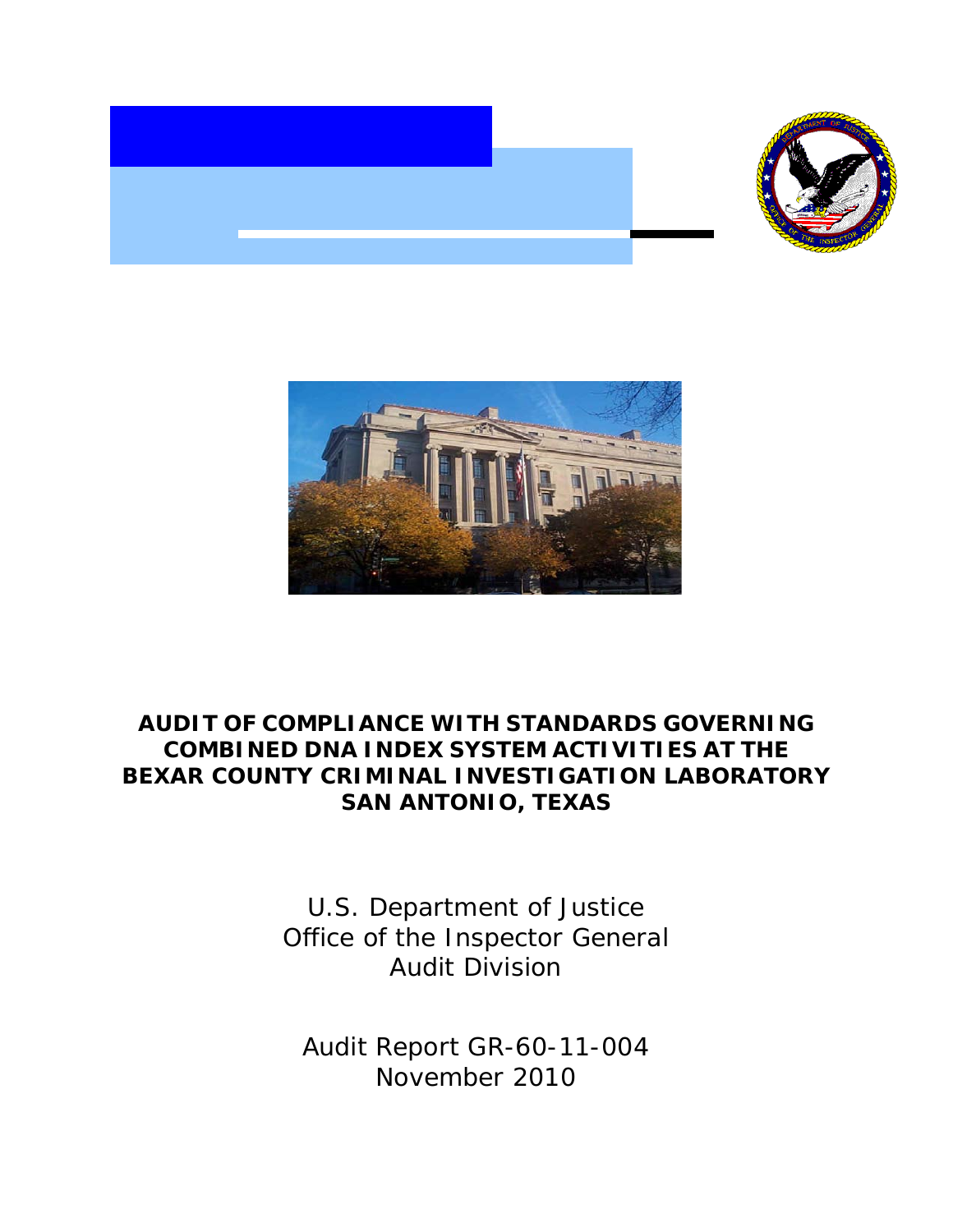## **AUDIT OF COMPLIANCE WITH STANDARDS GOVERNING COMBINED DNA INDEX SYSTEM ACTIVITIES AT THE BEXAR COUNTY CRIMINAL INVESTIGATION LABORATORY SAN ANTONIO, TEXAS**

## **EXECUTIVE SUMMARY**

The Department of Justice Office of the Inspector General (OIG), Audit Division, has completed an audit of compliance with standards governing Combined DNA Index System (CODIS) activities at the Bexar County Criminal Investigation Laboratory (Laboratory).

#### **Background**

The Federal Bureau of Investigation's (FBI) CODIS program combines forensic science and computer technology to provide an investigative tool to federal, state, and local crime laboratories in the United States, as well as those from select international law enforcement agencies. The CODIS program allows these crime laboratories to compare and match DNA profiles electronically to assist law enforcement in solving crimes and identifying missing or unidentified persons.<sup>[1](#page-1-0)</sup> The FBI's CODIS Unit manages CODIS, as well as develops, supports, and provides the program to crime laboratories to foster the exchange and comparison of forensic DNA evidence.

The FBI implemented CODIS as a distributed database with hierarchical levels that enable federal, state, and local crime laboratories to compare DNA profiles electronically. The hierarchy consists of three distinct levels that flow upward from the local level to the state level and then, if allowable, the national level. The National DNA Index System (NDIS), the highest level in the hierarchy, is managed by the FBI as the nation's DNA database containing DNA profiles uploaded by law enforcement agencies across the United States. NDIS enables the laboratories participating in the CODIS program to electronically compare DNA profiles on a national level. The State DNA Index System (SDIS) is used at the state level to serve as a state's DNA database containing DNA profiles from local laboratories and

<span id="page-1-0"></span> $1$  DNA, or deoxyribonucleic acid, is genetic material found in almost all living cells that contains encoded information necessary for building and maintaining life. Approximately 99.9 percent of human DNA is the same for all people. The differences found in the remaining 0.1 percent allow scientists to develop a unique set of DNA identification characteristics (a DNA profile) for an individual by analyzing a specimen containing DNA.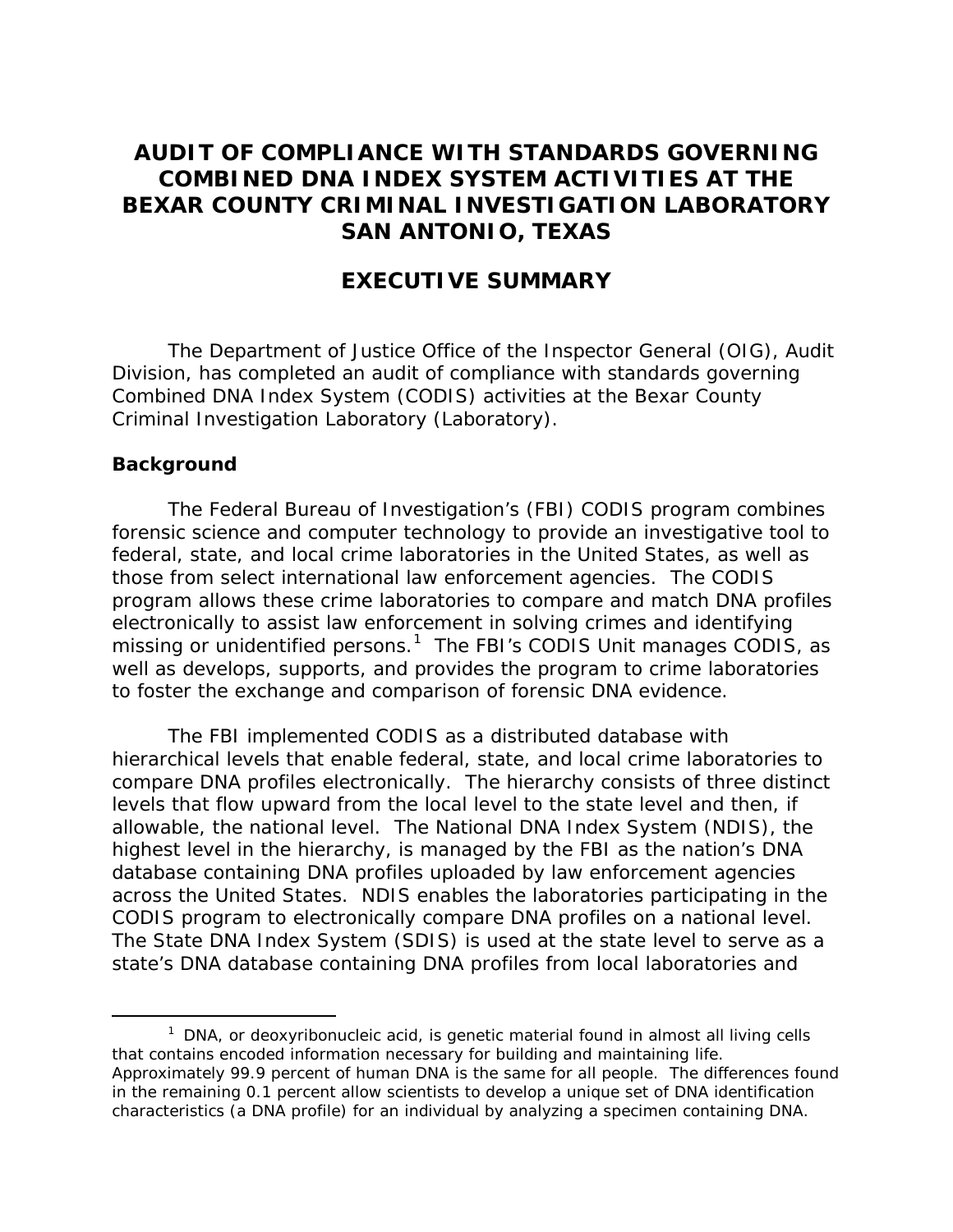state offenders. The Local DNA Index System (LDIS) is used by local laboratories.

## **OIG Audit Objectives**

Our audit generally covered the period from July 2008 through June 2010. The objectives of our audit were to determine if: (1) the Laboratory was in compliance with the NDIS participation requirements; (2) the Laboratory was in compliance with the Quality Assurance Standards (QAS) issued by the FBI; and (3) the Laboratory's forensic DNA profiles in CODIS databases were complete, accurate, and allowable for inclusion in NDIS.

Our review determined the following:

- The Laboratory was in compliance with the NDIS participation requirements tested. Specifically, we found that CODIS access is properly safeguarded, Laboratory personnel requirements are being fulfilled, and policies and procedures related to NDIS are available and followed by Laboratory staff.
- The Laboratory's most recent internal and external audits and policies and procedures related to sample security, sample processing, and sample retention found the Laboratory to be in compliance with the QAS.
- Eleven of the 100 forensic DNA profiles we reviewed were not allowable for inclusion in NDIS and should not have been uploaded. Nine profiles belonged to the victims, one profile was not attributable to a putative perpetrator, and one profile was the suspect's own profile taken from his clothing at the time of arrest. The Laboratory deleted these 11 profiles from NDIS while we were on site. The remaining 89 profiles we reviewed were complete, accurate, and allowable for inclusion in NDIS.

We made one recommendation to address the Laboratory's compliance with standards governing CODIS activities, which are discussed in detail in the Findings and Recommendations section of the report. Our audit objectives, scope, and methodology are detailed in Appendix I of the report, and the audit criteria are detailed in Appendix II.

We discussed the results of our audit with Laboratory officials and have included their comments in the report as applicable. In addition, we requested a written response to a draft of our audit report from the FBI and the Laboratory. These responses are detailed in Appendices III and IV.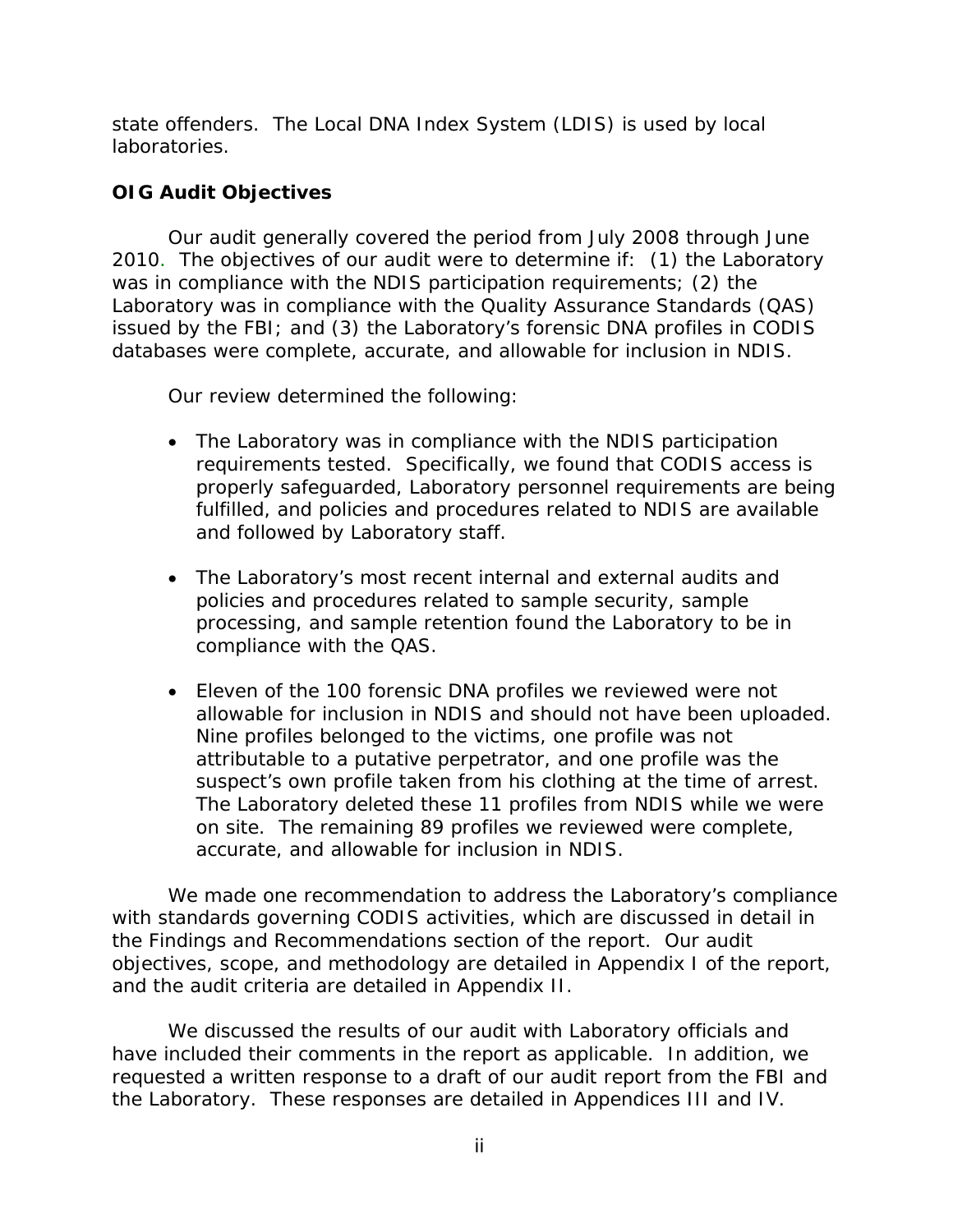# **TABLE OF CONTENTS**

| NDIS <sub>3</sub>                                               |  |
|-----------------------------------------------------------------|--|
|                                                                 |  |
|                                                                 |  |
| I. Compliance with NDIS Participation Requirements7             |  |
|                                                                 |  |
|                                                                 |  |
| II. Compliance with the Quality Assurance Standards9            |  |
|                                                                 |  |
|                                                                 |  |
| III. Suitability of Forensic DNA Profiles in CODIS Databases 12 |  |
|                                                                 |  |
|                                                                 |  |
|                                                                 |  |
|                                                                 |  |
| APPENDIX I - OBJECTIVES, SCOPE, AND METHODOLOGY  15             |  |
|                                                                 |  |
| APPENDIX III - GRANTEE RESPONSE TO THE DRAFT REPORT  22         |  |
| APPENDIX IV - FBI RESPONSE TO THE DRAFT REPORT 24               |  |
| APPENDIX V - ACTIONS NECESSARY TO CLOSE THE REPORT 26           |  |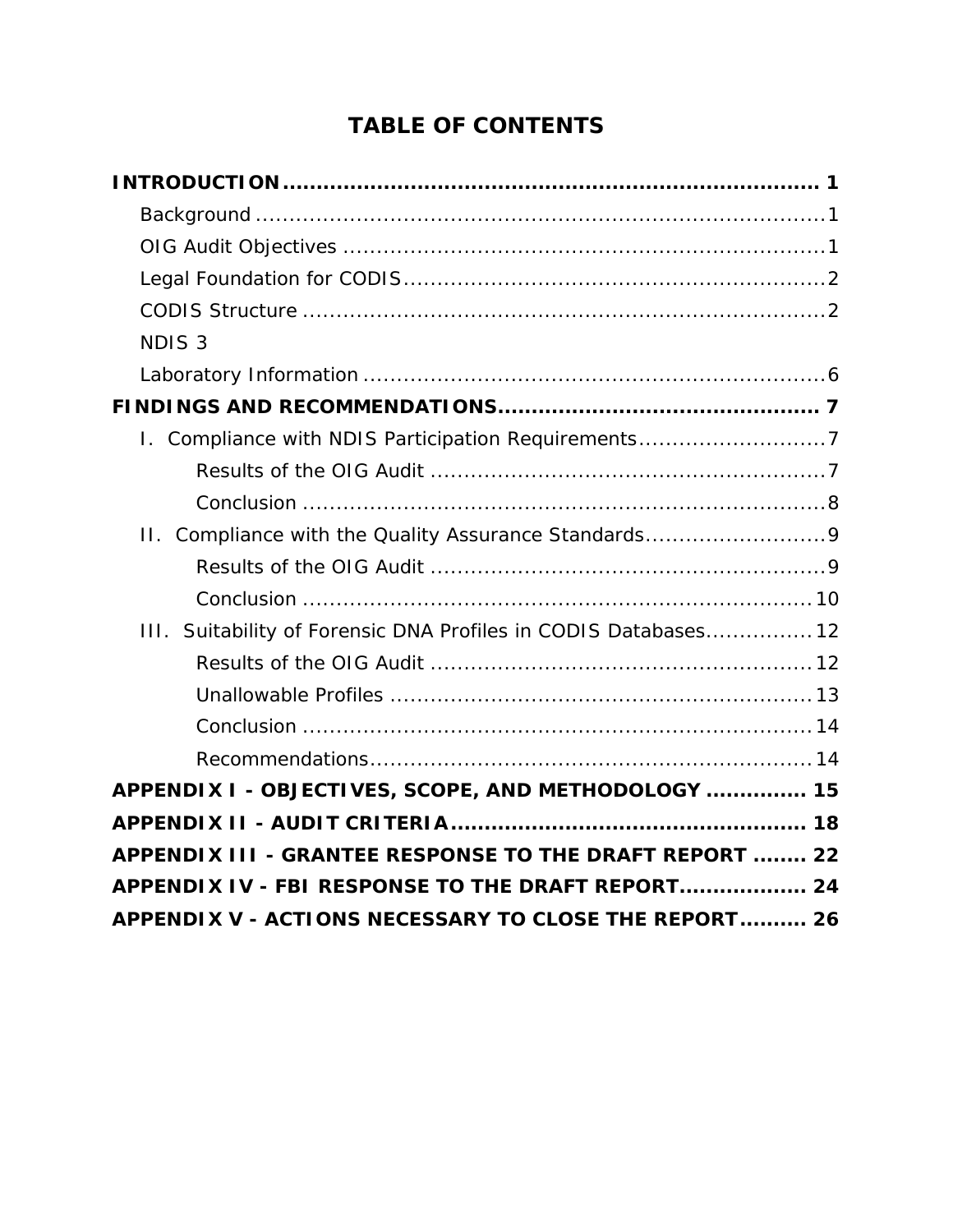# **AUDIT OF COMPLIANCE WITH STANDARDS GOVERNING COMBINED DNA INDEX SYSTEM ACTIVITIES AT THE BEXAR COUNTY CRIMINAL INVESTIGATION LABORATORY SAN ANTONIO, TEXAS**

## **INTRODUCTION**

The Department of Justice Office of the Inspector General (OIG), Audit Division, has completed an audit of compliance with standards governing Combined DNA Index System (CODIS) activities at the Bexar County Criminal Investigation Laboratory (Laboratory).

#### **Background**

The Federal Bureau of Investigation's (FBI) CODIS provides an investigative tool to federal, state, and local crime laboratories in the United States using forensic science and computer technology. The CODIS program allows these laboratories to compare and match DNA profiles electronically, thereby assisting law enforcement in solving crimes and identifying missing or unidentified persons. $2$  The FBI's CODIS Unit manages CODIS and is responsible for its use in fostering the exchange and comparison of forensic DNA evidence.

#### **OIG Audit Objectives**

Our audit generally covered the period from July 2008 through June 2010. The objectives of our audit were to determine if: (1) the Laboratory was in compliance with the National DNA Index System (NDIS) participation requirements; (2) the Laboratory was in compliance with the Quality Assurance Standards (QAS) issued by the FBI; and (3) the Laboratory's forensic DNA profiles in CODIS databases were complete, accurate, and allowable for inclusion in NDIS. Appendix I contains a detailed description of our audit objectives, scope, and methodology, while the criteria used to conduct our audit are presented in Appendix II.

<span id="page-4-0"></span> $2$  DNA, or deoxyribonucleic acid, is genetic material found in almost all living cells that contains encoded information necessary for building and maintaining life. Approximately 99.9 percent of human DNA is the same for all people. The differences found in the remaining 0.1 percent allow scientists to develop a unique set of DNA identification characteristics (a DNA profile) for an individual by analyzing a specimen containing DNA.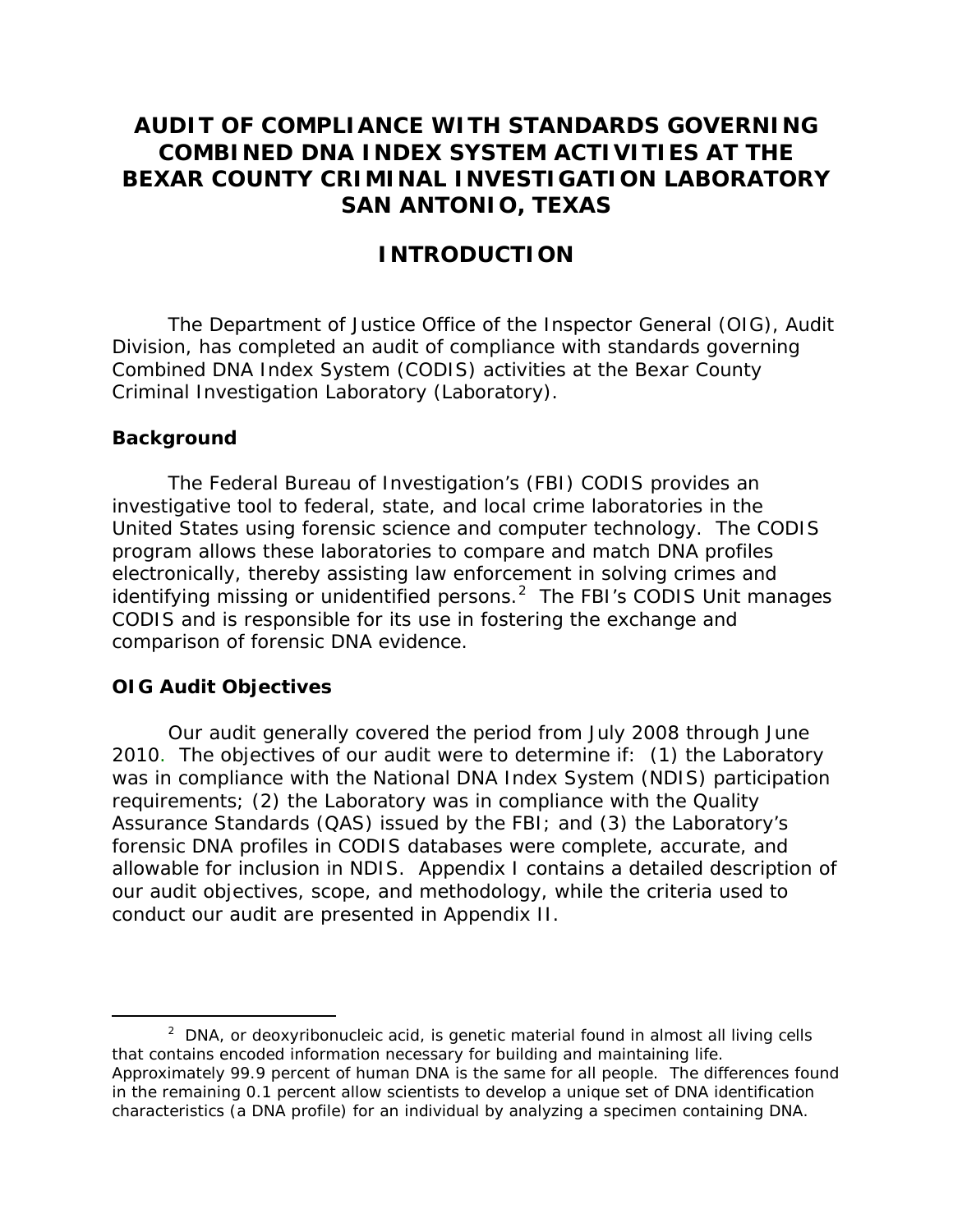## **Legal Foundation for CODIS**

The FBI began the CODIS program as a pilot project in 1990. The DNA Identification Act of 1994 (Act) authorized the FBI to establish a national index of DNA profiles for law enforcement purposes. The Act, along with subsequent amendments, has been codified in a federal statute (Statute) providing the legal authority to establish and maintain NDIS. $3$ 

### *Allowable DNA Profiles*

The Statute authorizes NDIS to contain the DNA identification records of persons convicted of crimes, persons who have been charged in an indictment or information with a crime, and other persons whose DNA samples are collected under applicable legal authorities. Samples voluntarily submitted solely for elimination purposes are not authorized for inclusion in NDIS. The Statute also authorizes NDIS to include analysis of DNA samples recovered from crime scenes or from unidentified human remains, as well as those voluntarily contributed from relatives of missing persons.

## *Allowable Disclosure of DNA Profiles*

The Statute requires that NDIS only include DNA information that is based on analyses performed by or on behalf of a criminal justice agency or the U.S. Department of Defense — in accordance with QAS issued by the FBI. The DNA information in the index is authorized to be disclosed only: (1) to criminal justice agencies for law enforcement identification purposes; (2) in judicial proceedings, if otherwise admissible pursuant to applicable statutes or rules; (3) for criminal defense purposes, to a defendant who shall have access to samples and analyses performed in connection with the case in which the defendant is charged; or (4) if personally identifiable information (PII) is removed for a population statistics database, for identification research and protocol development purposes, or for quality control purposes.

## **CODIS Structure**

The FBI implemented CODIS as a distributed database with hierarchical levels that enables federal, state, and local crime laboratories to compare DNA profiles electronically. CODIS consists of a hierarchy of three distinct levels: (1) NDIS is managed by the FBI as the nation's DNA database containing DNA profiles uploaded by participating states, (2) the

<span id="page-5-0"></span> <sup>3</sup> 42 U.S.C.A. § 14132 (2006).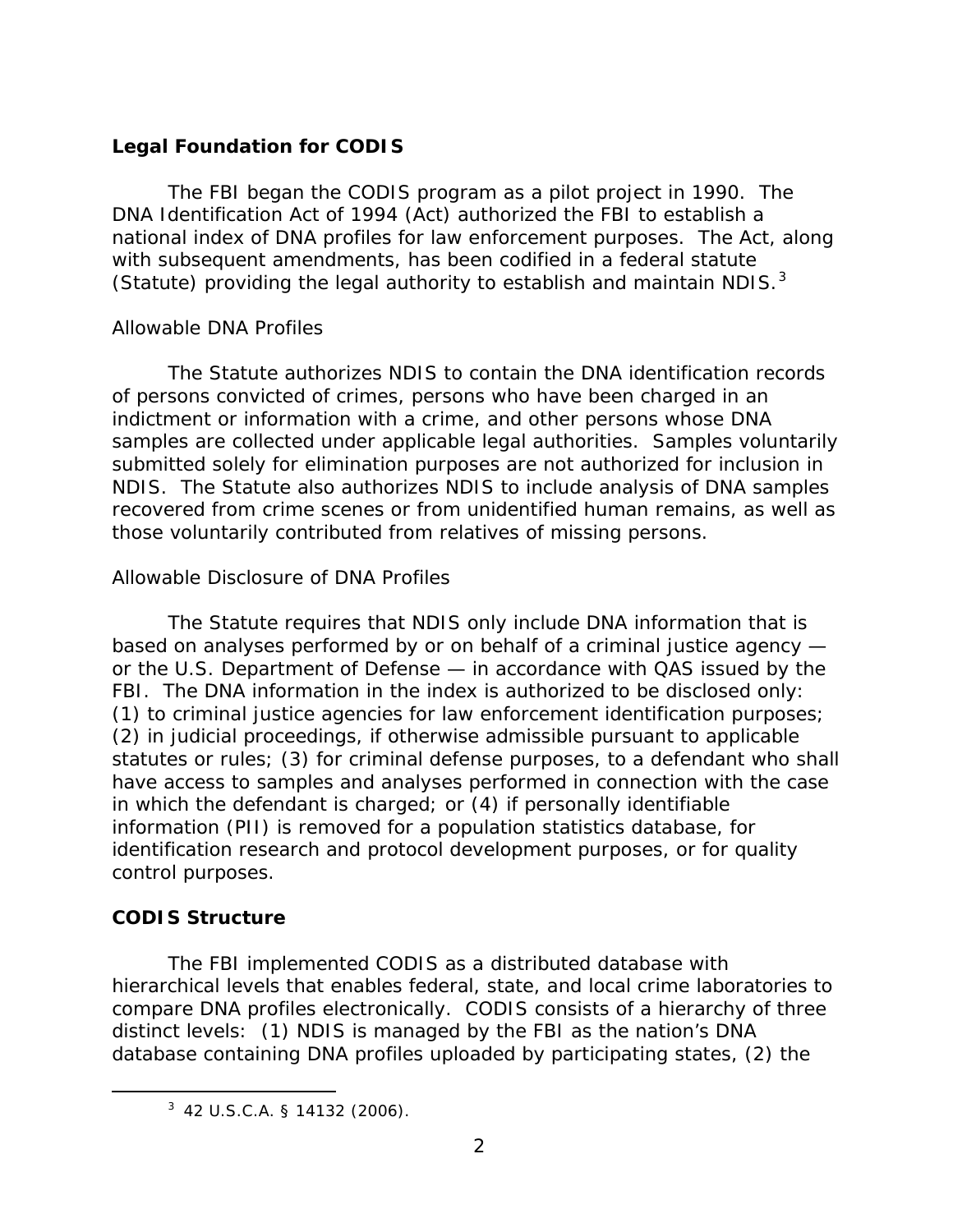State DNA Index System (SDIS) is used at the state level to serve as a state's DNA database containing DNA profiles from local laboratories within the state and state offenders, and (3) the Local DNA Index System (LDIS) is used by local laboratories. DNA profiles originate at the local level and then flow upward to the state and, if allowable, national level. For example, the local laboratory in the Palm Beach County, Florida, Sheriff's Office sends its profiles to the state laboratory in Tallahassee, which then uploads the profiles to NDIS. Each state participating in CODIS has one designated SDIS laboratory. The SDIS laboratory maintains its own database and is responsible for overseeing NDIS issues for all CODIS-participating laboratories within the state. The graphic below presents an example of how the system hierarchy works.



## **Example of System Hierarchy within CODIS**

#### *National DNA Index System*

NDIS is the highest level in the CODIS hierarchy and enables the laboratories participating in the CODIS program to electronically compare DNA profiles on a national level. NDIS does not contain names or other PII about the profiles. Therefore, matches are resolved through a system of laboratory-to-laboratory contacts. Within NDIS are eight searchable indices discussed below.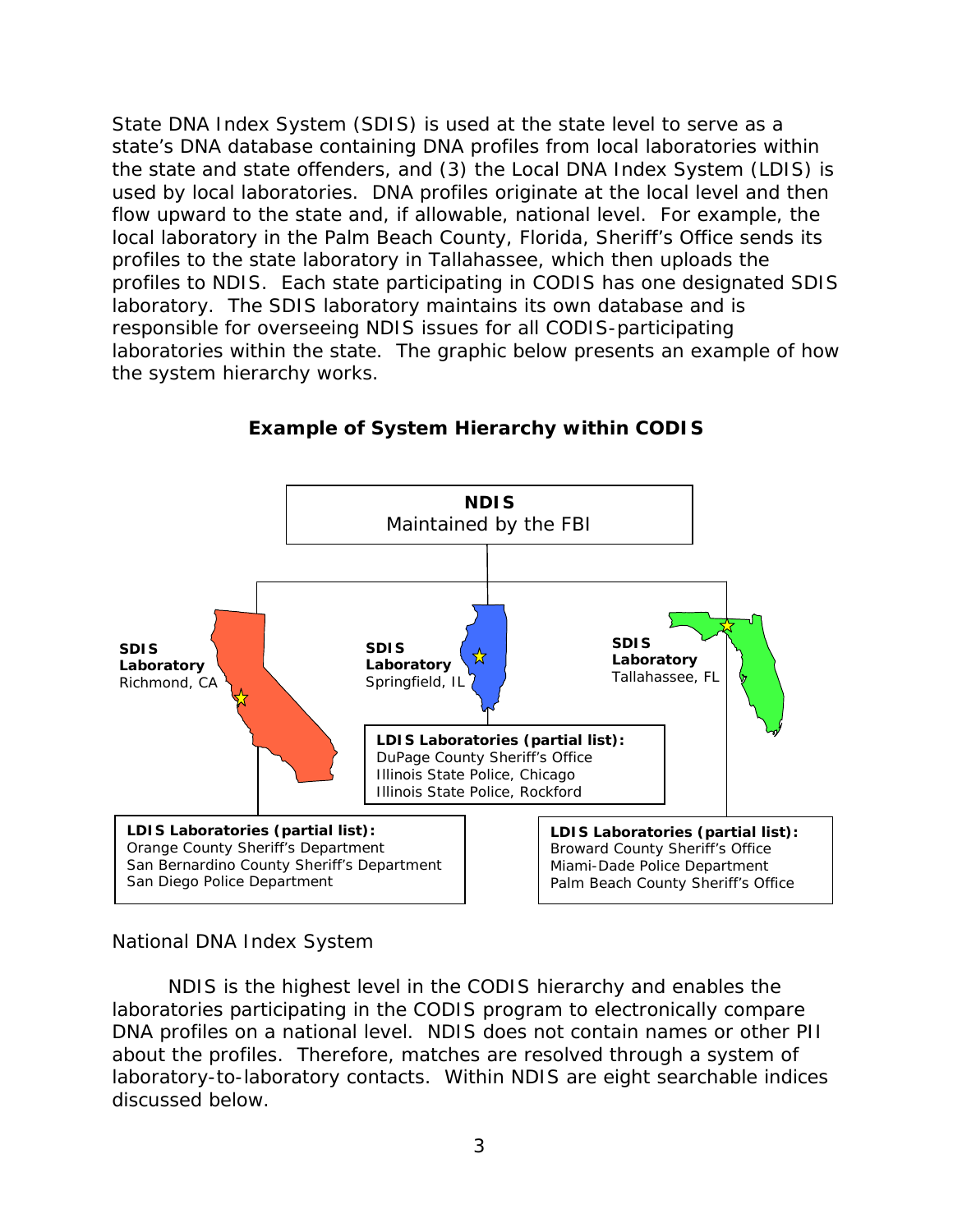- Convicted Offender Index contains profiles generated from persons convicted of qualifying offenses. $4$
- Arrestee Index is comprised of profiles developed from persons who have been arrested, indicted, or charged in an information with a crime.
- Legal Index consists of profiles that are produced from DNA samples collected from persons under other applicable legal authorities. $5$
- Forensic Index profiles originate from, and are associated with, evidence found at crime scenes.
- Missing Person Index contains known DNA profiles of missing persons and deduced missing persons.
- Unidentified Human (Remains) Index holds profiles from unidentified living individuals and the remains of unidentified deceased individuals.<sup>[6](#page-7-2)</sup>
- Relatives of Missing Person Index is comprised of DNA profiles generated from the biological relatives of individuals reported missing.
- Detainee Index consists of DNA records from non-United States (U.S.) persons detained under the authority of the U.S. and required by law to provide a DNA sample.

Although CODIS is comprised of multiple indices or databases, the two main functions of the system are to: (1) generate investigative leads that may help in solving crimes, and (2) identify missing and unidentified persons.

The Forensic Index generates investigative leads in CODIS that may help solve crimes. Investigative leads may be generated through matches

<span id="page-7-0"></span> <sup>4</sup> The phrase "qualifying offenses" is used here to refer to local, state, or federal crimes that require a person to provide a DNA sample in accordance with applicable laws.

<span id="page-7-1"></span> $5$  An example of a Legal Index profile is one from a person found not guilty by reason of insanity who is required by the relevant state law to provide a DNA sample.

<span id="page-7-2"></span><sup>&</sup>lt;sup>6</sup> An example of an Unidentified Human (Remains) Index profile from a living person is a profile from a child or other individual, who cannot or refuses to identify themselves.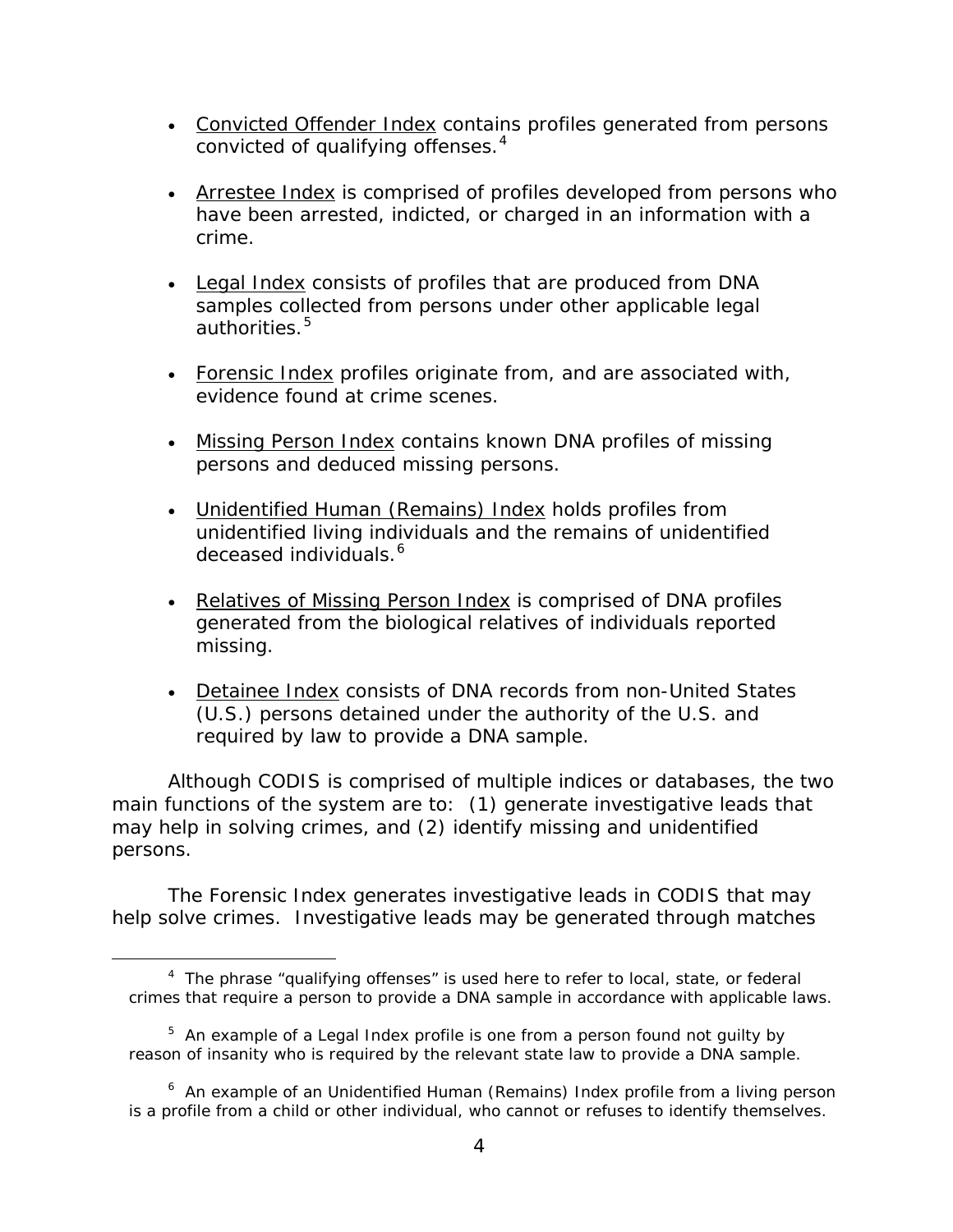between the Forensic Index and other indices in the system, including the Convicted Offender, Arrestee, and Legal Indices. These matches may provide investigators with the identity of suspected perpetrators. CODIS also links crime scenes through matches between Forensic Index profiles, potentially identifying serial offenders.

In addition to generating investigative leads, CODIS furthers the objectives of the FBI's National Missing Person DNA Database program through its ability to identify missing and unidentified individuals. Those persons may be identified through matches between indices in CODIS, such as through matches between the profiles in the Missing Persons Index and the Unidentified Human (Remains) Index. Identifications may also be generated through matches between the Missing Persons Index and the Relatives of Missing Persons Index. The profiles within the Missing Persons and Unidentified Human (Remains) Indices may also be vetted against the Forensic, Convicted Offender, Arrestee, and Legal Indices to provide investigators with leads in solving missing and unidentified persons cases.

#### *State and Local DNA Index System*

The FBI provides CODIS software free of charge to any state or local law enforcement laboratory performing DNA analysis. Laboratories are able to use the CODIS software to upload profiles to NDIS. However, before a laboratory is allowed to participate at the national level and upload DNA profiles to NDIS, a Memorandum of Understanding (MOU) must be signed between the FBI and the applicable state's SDIS laboratory. The MOU defines the responsibilities of each party, includes a sublicense for the use of CODIS software, and delineates the standards laboratories must meet in order to utilize NDIS. Although officials from LDIS laboratories do not sign an MOU, LDIS laboratories that upload DNA profiles to an SDIS laboratory are required to adhere to the MOU signed by the SDIS laboratory.

States are authorized to upload DNA profiles to NDIS based on local, state, and federal laws, as well as NDIS regulations. However, states or localities may maintain NDIS-restricted profiles in SDIS or LDIS. For instance, a local law may allow for the collection and maintenance of a victim profile at LDIS but NDIS regulations do not authorize the upload of that profile to the national level.

The utility of CODIS relies upon the completeness, accuracy, and quantity of profiles that laboratories upload to the system. Incomplete CODIS profiles are those for which the required number of core loci were not tested or do not contain all of the DNA information that resulted from a DNA analysis and may not be searched at NDIS. The probability of a false match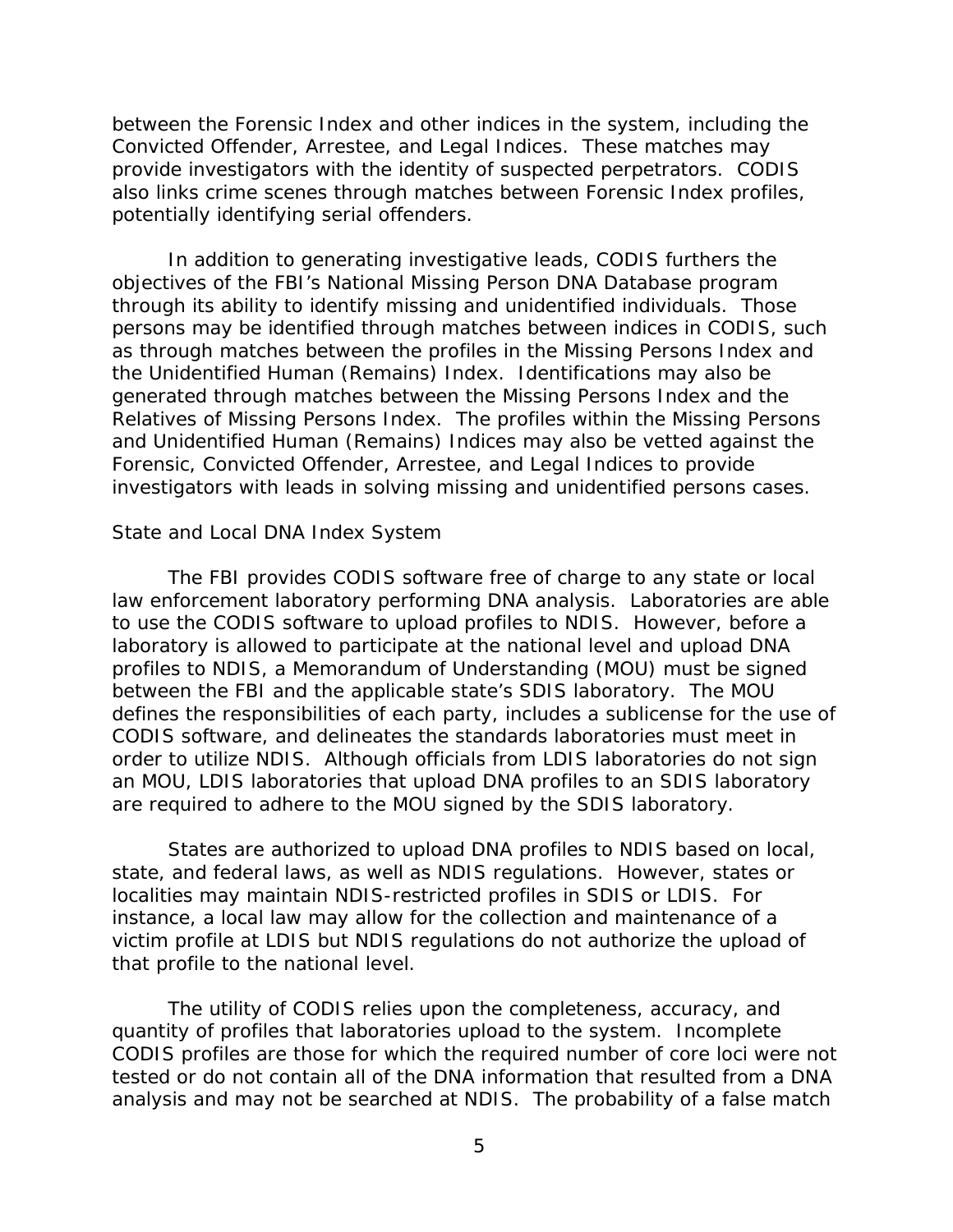among DNA profiles is reduced as the completeness of a profile increases. Inaccurate profiles, which contain incorrect DNA information or an incorrect specimen number, may generate false positive leads, false negative comparisons, or lead to the misidentification of a sample. CODIS becomes more useful as the quantity of DNA profiles in the system increases because the potential for additional leads rises. However, laws and regulations exclude certain types of profiles from being uploaded to CODIS to prevent violations to an individual's privacy and foster the public's confidence in CODIS. Therefore, it is the responsibility of the Laboratory to ensure that it is adhering to the NDIS participation requirements and the profiles uploaded to CODIS are complete, accurate, and allowable for inclusion in NDIS.

#### **Laboratory Information**

The Laboratory is an independent, fee-for-service Local DNA Index System (LDIS) laboratory that is currently part of the Community Resources Department of Bexar County. This unique arrangement places the Laboratory outside the direct influence of its customer base, law enforcement agencies. The Laboratory provides forensic laboratory support for criminal investigation activities for agencies in approximately 50 counties in South Central and West Texas, several states, and internationally for the Royal Cayman Islands Police Service. The largest single agency served by the Laboratory is the San Antonio Police Department. The Laboratory began using DNA in the processing of criminal case evidence in 1988 and began uploading forensic profiles to the National DNA Index System (NDIS) in 1998. The Laboratory has been accredited by the American Society of Crime Laboratory Directors/Laboratory Accreditation Board (ASCLD/LAB) since 1998.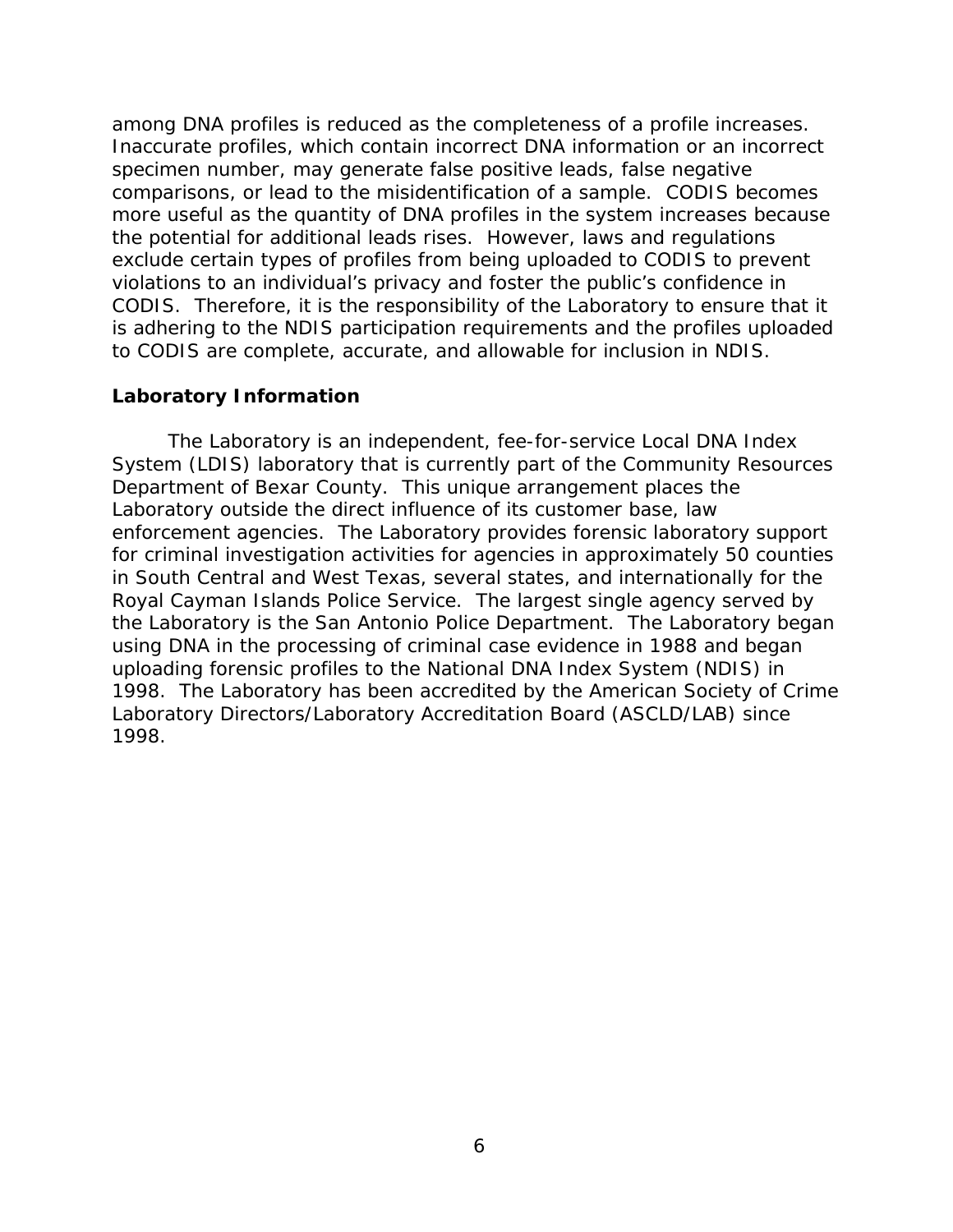# **FINDINGS AND RECOMMENDATIONS**

## **I. Compliance with NDIS Participation Requirements**

The results of our testing of compliance with NDIS Standards did not identify any instances of noncompliance with the NDIS participation requirements we reviewed.

The NDIS participation requirements, which consist of the MOU and the NDIS Procedure Manual, establish the responsibilities and obligations of laboratories that participate in the CODIS program at the national level. The MOU describes the CODIS-related responsibilities of both the Laboratory and the FBI. The NDIS Procedure Manual is comprised of the NDIS operational procedures and provides detailed instructions for laboratories to follow when performing certain procedures pertinent to NDIS. The NDIS participation requirements we reviewed are listed in Appendix II of this report.

### **Results of the OIG Audit**

We found that the Laboratory complied with the NDIS participation requirements we reviewed. Specifically, we found that CODIS access is properly safeguarded, Laboratory personnel requirements are being fulfilled, and policies and procedures related to NDIS are available and followed by Laboratory staff. These results are described in more detail below.

- NDIS requires that CODIS be physically and electronically safeguarded from unauthorized use and only accessible to limited approved personnel. The Laboratory's one CODIS workstation is in a separate room in secured Laboratory space and only CODIS users are allowed to use this workstation. All users have their own CODIS user account and password, and the computer screen locks after 10 minutes of inactivity. The CODIS Administrator makes backups weekly and physically transfers them to a secure off-site location.
- NDIS operational procedures require that CODIS users be aware of the NDIS procedures, know where to find them, and have access to them. We confirmed with two of the Laboratory's CODIS users that they were aware of the procedures. We verified that Laboratory staff knew where to find and access the procedures in the Laboratory by having the two CODIS users show us where to find them.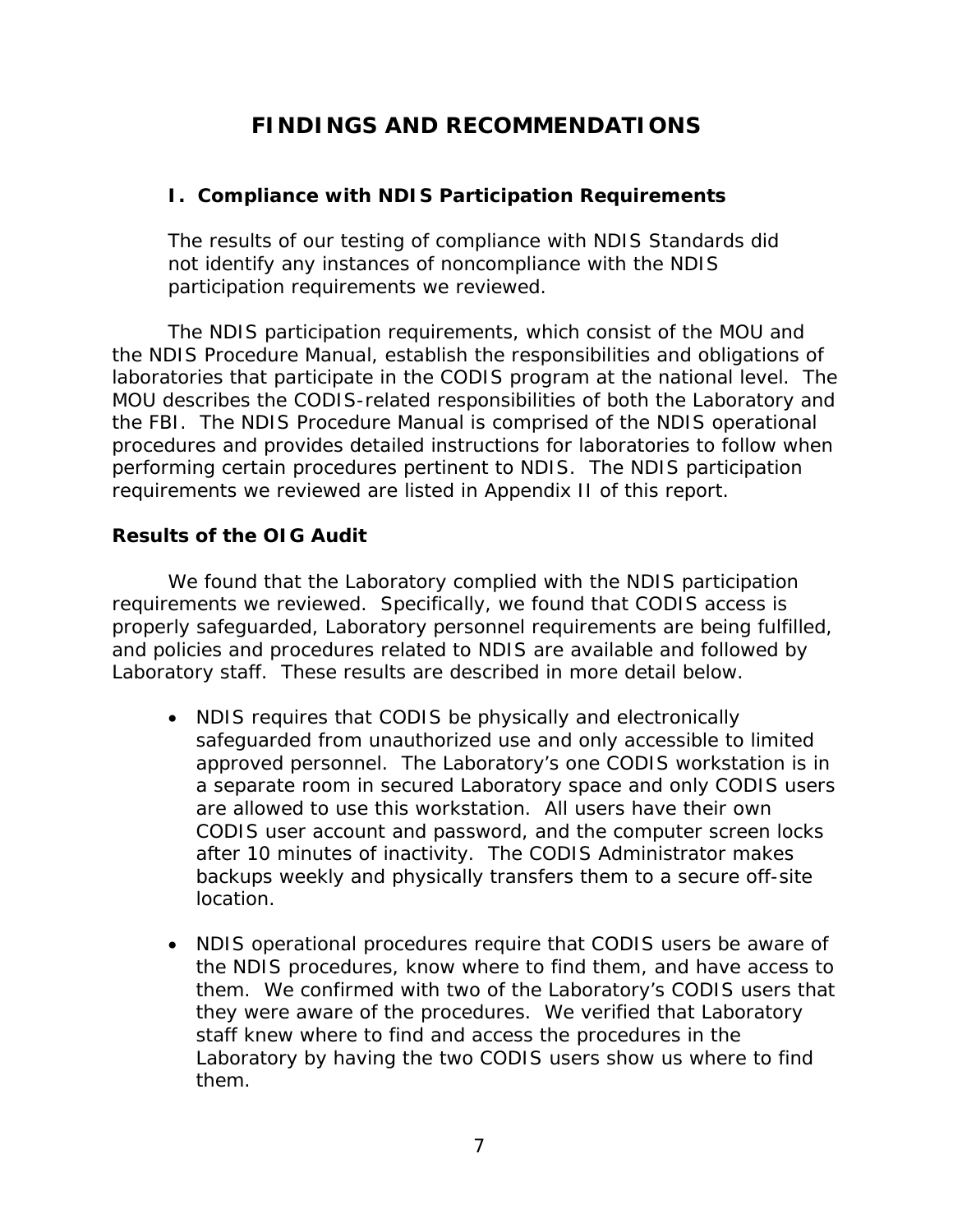- CODIS users are required to complete annually DNA Records Acceptance training. We verified with the FBI that all current CODIS users had completed the web-based training.
- The FBI requires that the Laboratory submit fingerprint cards, background information, CODIS user information, and other appropriate documentation regarding CODIS users. We verified that the Laboratory submitted all required information for each CODIS user to the FBI.
- NDIS requires that participating Laboratories maintain personnel files for CODIS users, including proficiency testing, training, and other reports, for 10 years. According to Laboratory officials, personnel records, including professional development records, DNA and non-DNA training, and educational transcripts, are kept indefinitely. This practice exceeds the NDIS requirements that records be kept for 10 years.
- NDIS procedures require a match confirmation process when matches are identified in the CODIS system. We judgmentally selected a sample of five NDIS matches and found the Laboratory to be timely in match confirmation requests, match confirmations, confirmation dispositions, and the notification to investigators of forensic matches.

### **Conclusion**

For the areas we tested, we determined that the Laboratory was in compliance with NDIS participation requirements. We did not identify any deficiencies in safeguarding CODIS, annual training forms, personnel records, or NDIS matches. We made no recommendations concerning our review of NDIS participation requirements.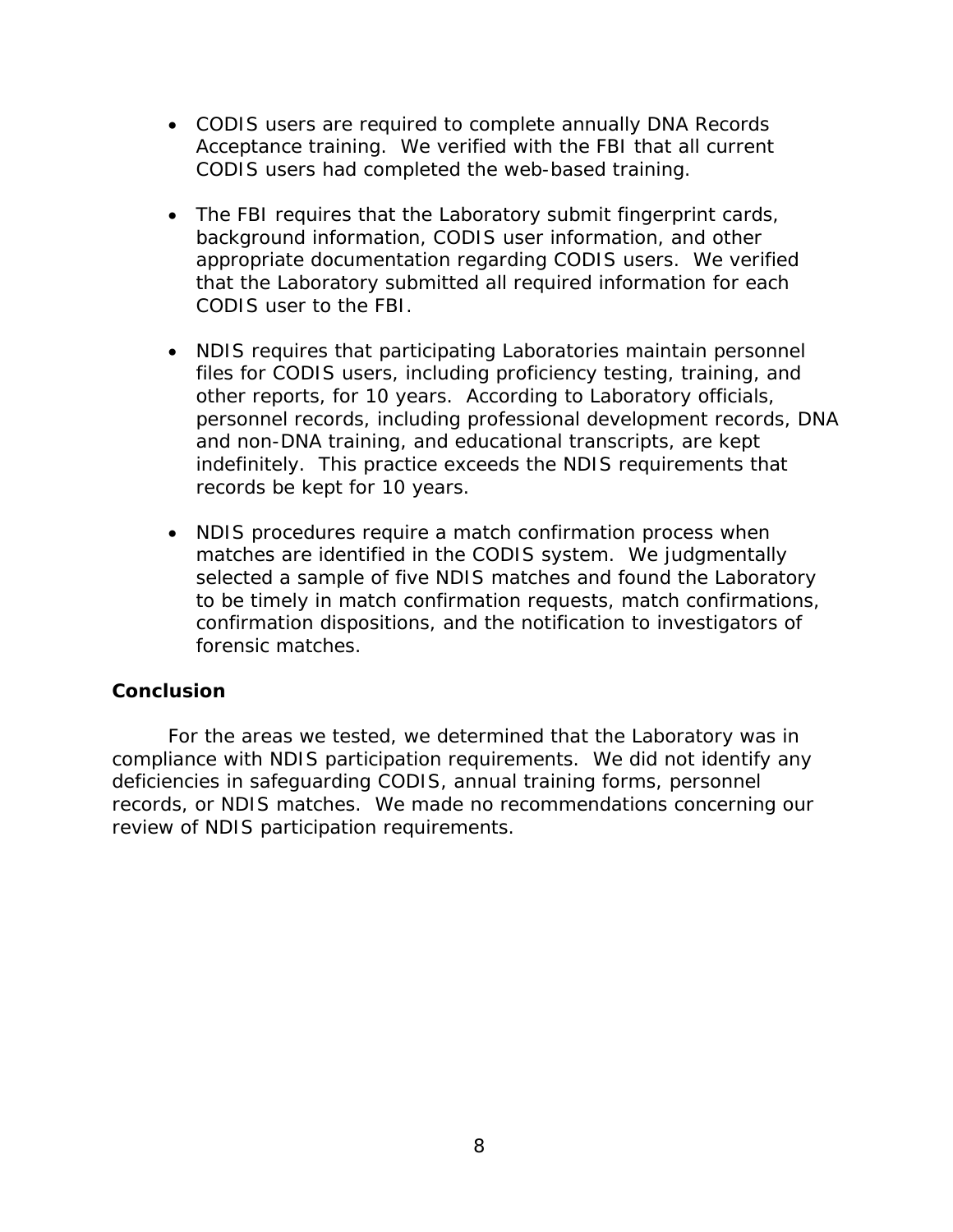#### **II. Compliance with the Quality Assurance Standards**

We reviewed the Laboratory's compliance with the FBI's Quality Assurance Standards (QAS) by examining the most recent internal and external reviews, and the Laboratory's policies and procedures for sample processing, sample security, and sample retention. We found the Laboratory was in compliance with these standards.

During our audit, we considered the Forensic Quality Assurance Standards issued by the FBI.<sup>[7](#page-12-0)</sup> These standards describe the quality assurance requirements that the Laboratory must follow to ensure the quality and integrity of the data it produces. We also assessed the two most recent QAS reviews that the laboratory underwent.<sup>[8](#page-12-1)</sup> The QAS we reviewed are listed in Appendix II.

### **Results of the OIG Audit**

We found that the Laboratory complied with the Forensic QAS tested. Specifically, we found that the Laboratory is reviewed annually, has adequate building and evidence security, and has appropriate quality assurance policies. These results are described in more detail below.

- The QAS requires laboratories to undergo an annual review, including an external review every 2 years. We determined that the Laboratory complied with this requirement by undergoing an annual review and by alternating between an internal and an external review each year.
- We obtained the most recent internal and external reviews for the Laboratory. We determined that for both reviews, the required FBI audit document was used, all instances of noncompliance were reported, all reviewers had completed the FBI's reviewer training course, and adequate corrective action for review findings was developed by the Laboratory. Although one review contained findings, there were no repeat deficiencies.

<span id="page-12-0"></span> $\overline{7}$  $7$  Forensic Quality Assurance Standards refers to the Quality Assurance Standards for Forensic DNA Testing Laboratories, effective July 1, 2009.

<span id="page-12-1"></span><sup>&</sup>lt;sup>8</sup> The QAS require that laboratories undergo annual audits. Every other year, the QAS requires that the audit be performed by an external agency that performs DNA identification analysis and is independent of the laboratory being reviewed. These audits are not required by the QAS to be performed in accordance with the *Government Auditing Standards* (GAS) and are not performed by the Department of Justice Office of the Inspector General. Therefore, we will refer to the QAS audits as reviews (either an internal laboratory review or an external laboratory review, as applicable) to avoid confusion with our audits that are conducted in accordance with GAS.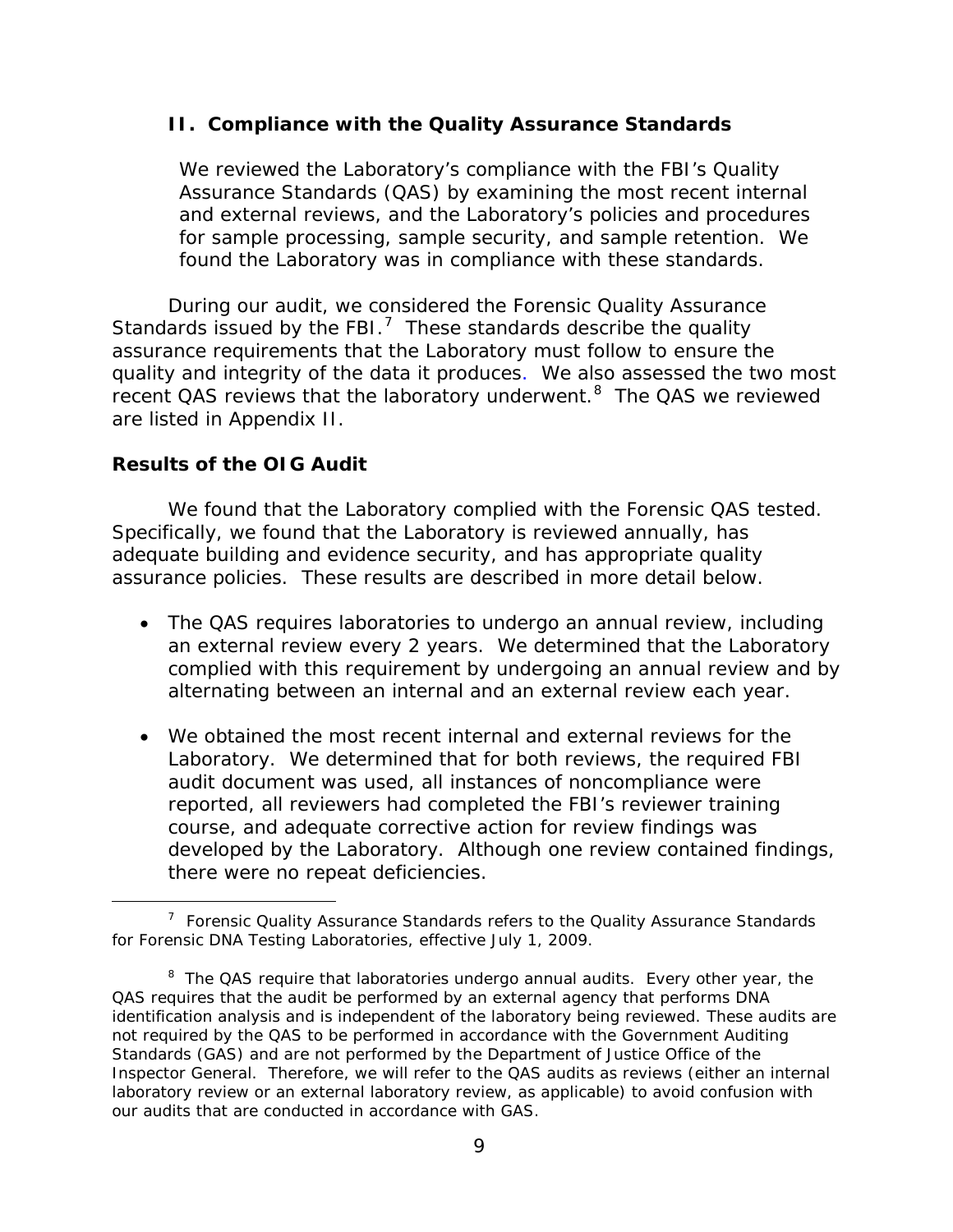- In order for us to rely on the external review report, external reviewers must confirm they were independent at the time of the review. We requested and received a completed reviewer independence statement from each reviewer who participated in the external review.
- We verified that the entrances to the Laboratory are properly secured and controlled with touch keypads, security cameras, and a receptionist for the public entrance to prevent access by unauthorized personnel. Areas within the Laboratory are also secured by touch keypads, and only authorized personnel for that area have codes. All visitors are escorted within the building. Overall security at the Laboratory appears to be adequate and in compliance with the QAS requirements that we tested.
- The integrity of physical evidence is maintained by the Laboratory in accordance with the QAS standards that we tested. Specifically, the evidence receiving room assigns a tracking number for the evidence and begins a chain of custody record. The Laboratory adds it own unique case number ending with the item number. The evidence number is entered into the Laboratory's computerized tracking system. Through observation, we determined that evidence is properly stored from the point of receipt through processing. To ensure the accuracy of data loaded into the database, the Laboratory technically reviews all case files and completes a checklist for each sample prior to uploading to CODIS.
- The QAS requires laboratories to perform evidence examination, DNA Extraction, and PCR setup at separate times or in separate places. For known and unknown samples, the Laboratory performs the examination, extraction, PCR setup, and amplification in separate rooms and times within the Laboratory.
- The Laboratory stores forensic samples in secure areas. Specific to forensic samples, prior to processing an analyst takes cuttings. These cuttings are kept indefinitely and the original evidence is returned to the submitting agency.

### **Conclusion**

The Laboratory was in compliance with the FBI's QAS we tested, including internal and external reviews, laboratory security, security of evidence samples, separation of known and unknown samples, and retaining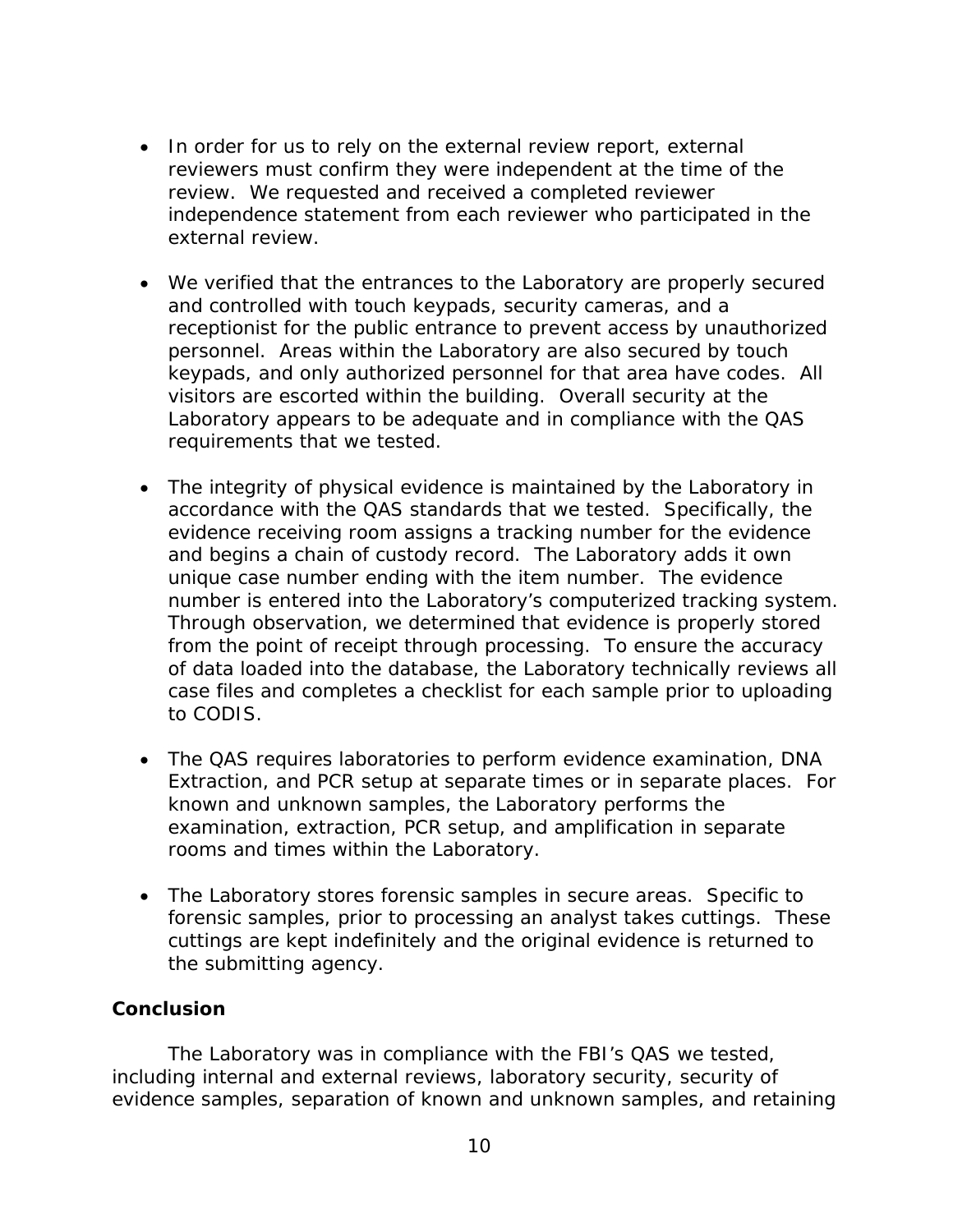samples after analysis. We made no recommendations concerning our review of Quality Assurance Standards.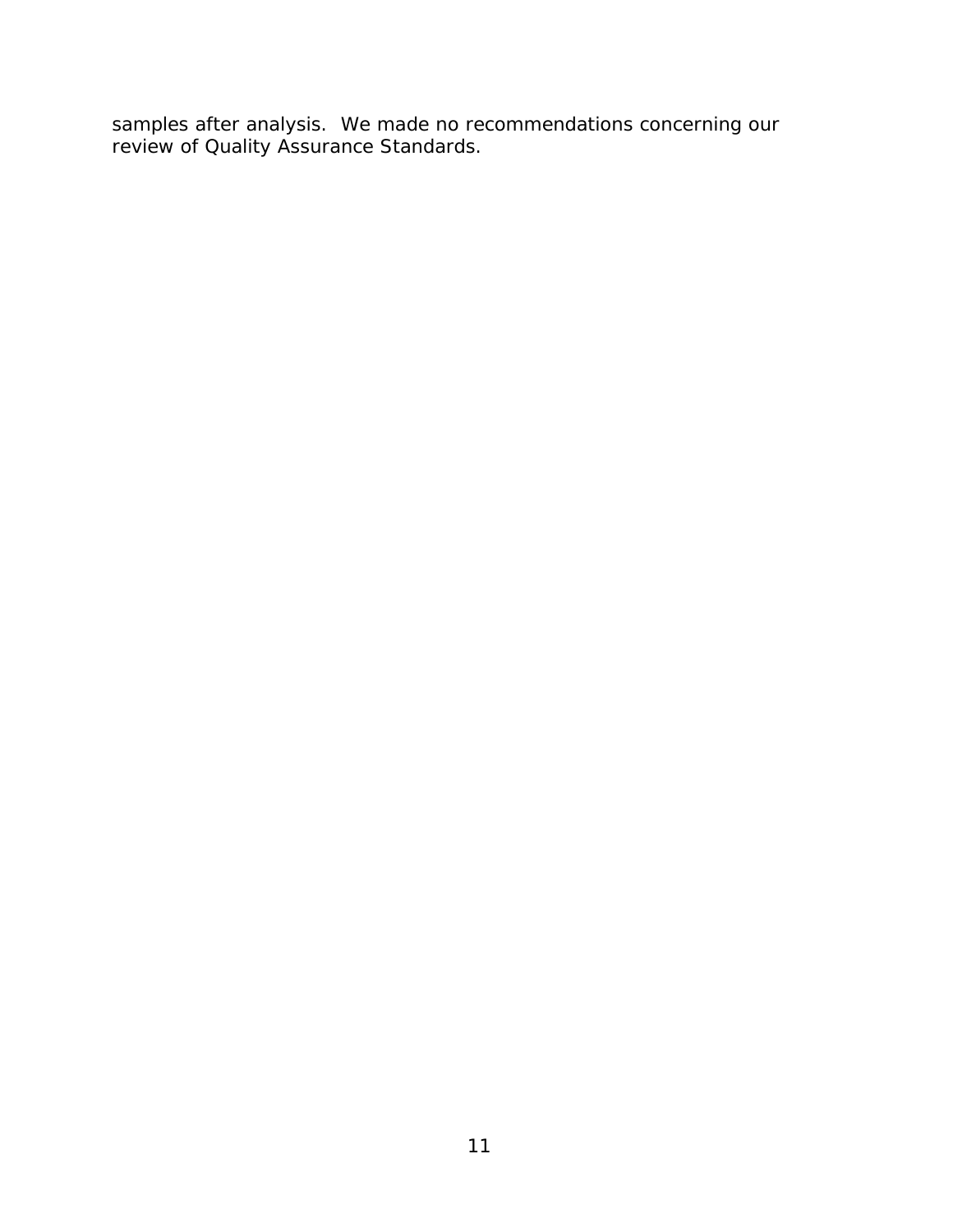#### **III. Suitability of Forensic DNA Profiles in CODIS Databases**

Our review of a sample of 100 forensic DNA profiles uploaded to NDIS revealed 11 unallowable profiles. One profile was a known profile from a suspect's clothing, one profile was not attributable to a putative perpetrator, and nine profiles were known profiles of victims. A Laboratory official informed us that, prior to December 2002 when these profiles were analyzed; the Laboratory personnel did not have a clear understanding of what was allowable in NDIS. The Laboratory agreed with our evaluation and deleted these profiles from CODIS while we were on site.

We reviewed a sample of the Laboratory's forensic DNA profiles to determine whether each profile was complete, accurate, and allowable for inclusion in NDIS.  $9\,$  $9\,$  To test the completeness and accuracy of each profile, we established standards that require a profile include all the loci for which the analyst obtained results and that the values at each locus match those identified during analysis.<sup>[10](#page-15-1)</sup> Our standards are described in more detail in Appendix II of this report.

The NDIS operational procedures establish the DNA data acceptance standards by which laboratories must abide. These procedures prohibit a laboratory from uploading forensic profiles to NDIS that clearly match the DNA profile of the victim or another known person, unless the known person is a suspected perpetrator. The NDIS procedures we reviewed are listed in Appendix II of this report.

#### **Results of the OIG Audit**

We selected a random sample of 100 profiles out of the 1,816 forensic profiles the Laboratory reported it had uploaded to NDIS as of July 27,  $2010.<sup>11</sup>$  $2010.<sup>11</sup>$  $2010.<sup>11</sup>$  Of the 100 forensic profiles sampled, we found 11 were unallowable for upload to NDIS. The remaining profiles sampled were complete, accurate, and allowable for inclusion in NDIS. The specific exceptions are explained in more detail below.

<span id="page-15-1"></span><span id="page-15-0"></span> <sup>9</sup>  $9$  When a laboratory's universe of DNA profiles in NDIS exceeds 1,500, our sample is taken from SDIS rather than directly from NDIS. See Appendix I for further description of the sample selection.

 $10$  A "locus" is a specific location on a chromosome. The plural form of locus is loci.

<span id="page-15-2"></span> $11$  See Appendix I for further details about the audit scope.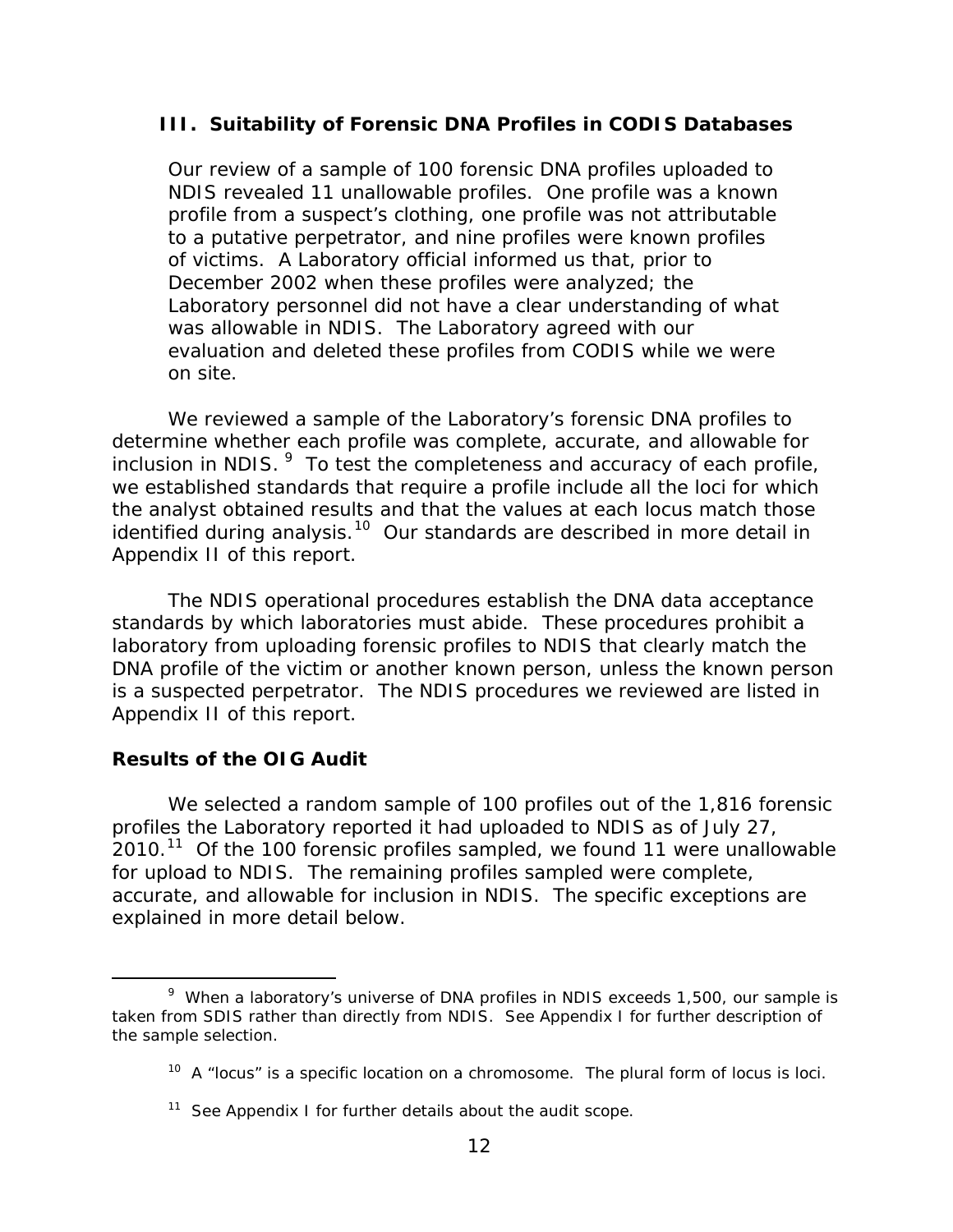## **Unallowable Profiles**

Our review resulted in the identification of 11 unallowable profiles.

In December 2006, the FBI issued a flowchart with eight general principles to assist DNA analysts in determining if a profile is eligible for upload to NDIS. The unallowable profiles were attributed to the following three general principles.

FBI General Principle number 4 states that a profile must be attributable to a putative perpetrator. General Principle number 5 disallows the inclusion of the profile if it is attributable to the victim. General Principle number 8 states that a suspect's profile can reasonably be expected to be on an item that belongs to the suspect and is not allowable.

The following table describes the 11 unallowable profiles that the Laboratory deleted and the reasons they were unallowable in NDIS.

| Sample<br><b>Number</b> | <b>FBI</b> General<br>Principle<br>Number 4<br>(Putative<br>Perpetrator) | <b>FBI</b> General<br>Principle<br>Number 5<br>(Victim) | <b>FBI</b> General<br>Principle<br>Number 8<br>(Suspect) |
|-------------------------|--------------------------------------------------------------------------|---------------------------------------------------------|----------------------------------------------------------|
| $CA-25$                 |                                                                          |                                                         | Χ                                                        |
| $CA-45$                 |                                                                          | X                                                       |                                                          |
| $CA-46$                 | Χ                                                                        |                                                         |                                                          |
| $CA-56$                 |                                                                          | $\chi$                                                  |                                                          |
| $CA-58$                 |                                                                          | $\chi$                                                  |                                                          |
| $CA-62$                 |                                                                          | $\chi$                                                  |                                                          |
| $CA-65$                 |                                                                          | $\chi$                                                  |                                                          |
| $CA-68$                 |                                                                          | $\chi$                                                  |                                                          |
| $CA-76$                 |                                                                          | $\chi$                                                  |                                                          |
| $CA-83$                 |                                                                          | X                                                       |                                                          |
| $CA-93$                 |                                                                          | X                                                       |                                                          |

## **Eleven Unallowable Profiles Deleted from NDIS**

Source: OIG Analysis

Laboratory personnel provided documentation that the unallowable profiles had been deleted from NDIS. Laboratory management told us that Laboratory personnel uploaded any profile developed from evidence from a crime scene submitted by a law enforcement agency until December 2002 when all CODIS users were required to sign an Annual Review of DNA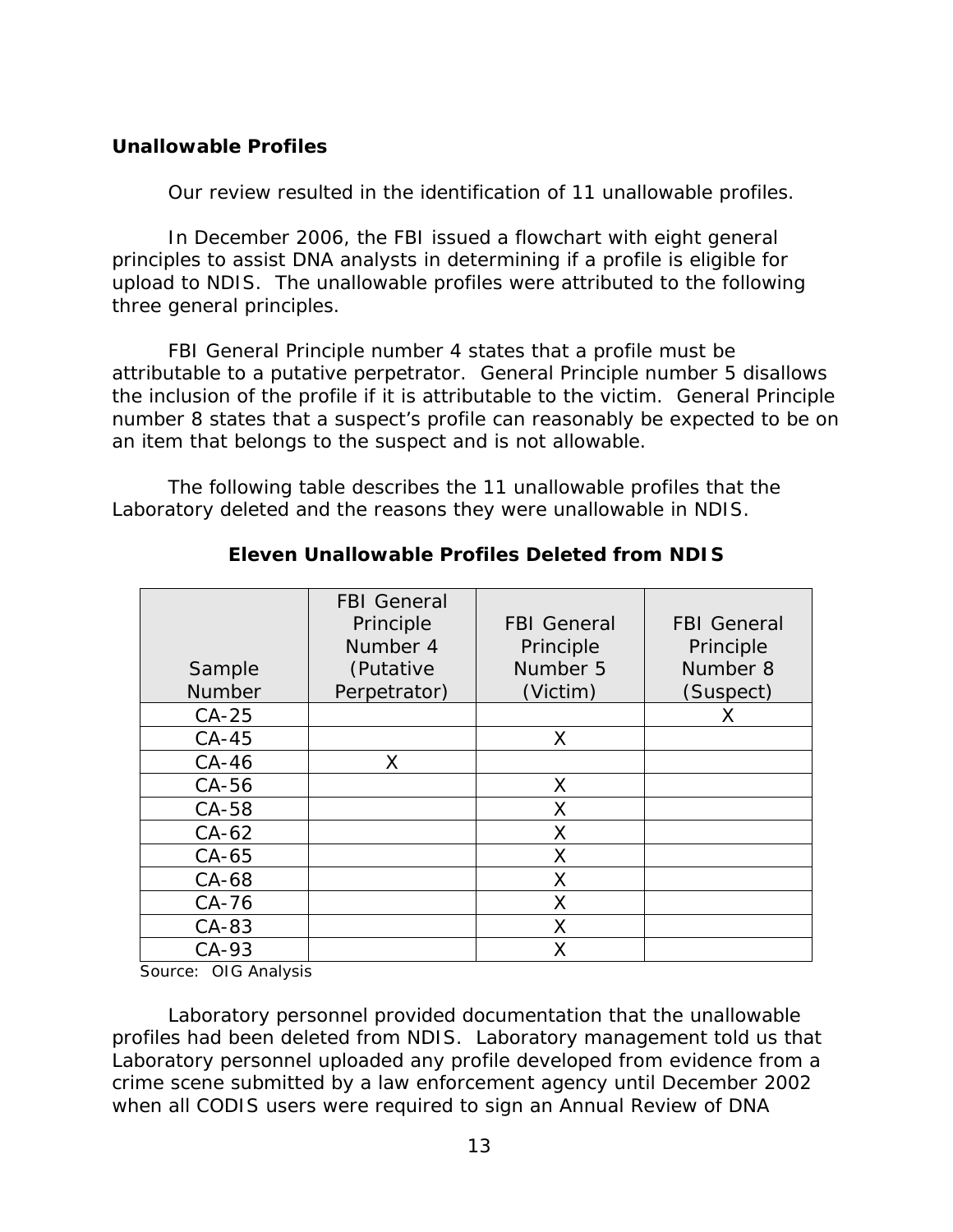Records Acceptable at NDIS form. At that time, it was made clear to Laboratory management that certain profiles were unallowable. Laboratory management said that Laboratory personnel now consult the FBI's flowchart, and each profile is reviewed for allowability.

Once we presented our results to Laboratory officials, Laboratory personnel discovered that all but one of the unallowable victims' profiles had been entered into NDIS between the middle of 2001 and the end of 2002. Laboratory management did not have an explanation for this pattern, but stated that the Laboratory would re-examine all the profiles during that timeframe and delete any profiles that were unallowable.

#### **Conclusion**

For the 100 forensic profiles we tested, we found 11 that were unallowable according to FBI General Principles. Laboratory officials agreed with our conclusions and removed these profiles from NDIS. Because nine of the profiles were known samples of victims and eight of the samples were analyzed between 2001 and 2002, we make one recommendation regarding the profiles that the Laboratory maintains at NDIS.

#### **Recommendations**

We recommend that the FBI:

1. Require the Laboratory to review all profiles from January 1, 2001, through December 31, 2002, and remove any unallowable profiles from NDIS.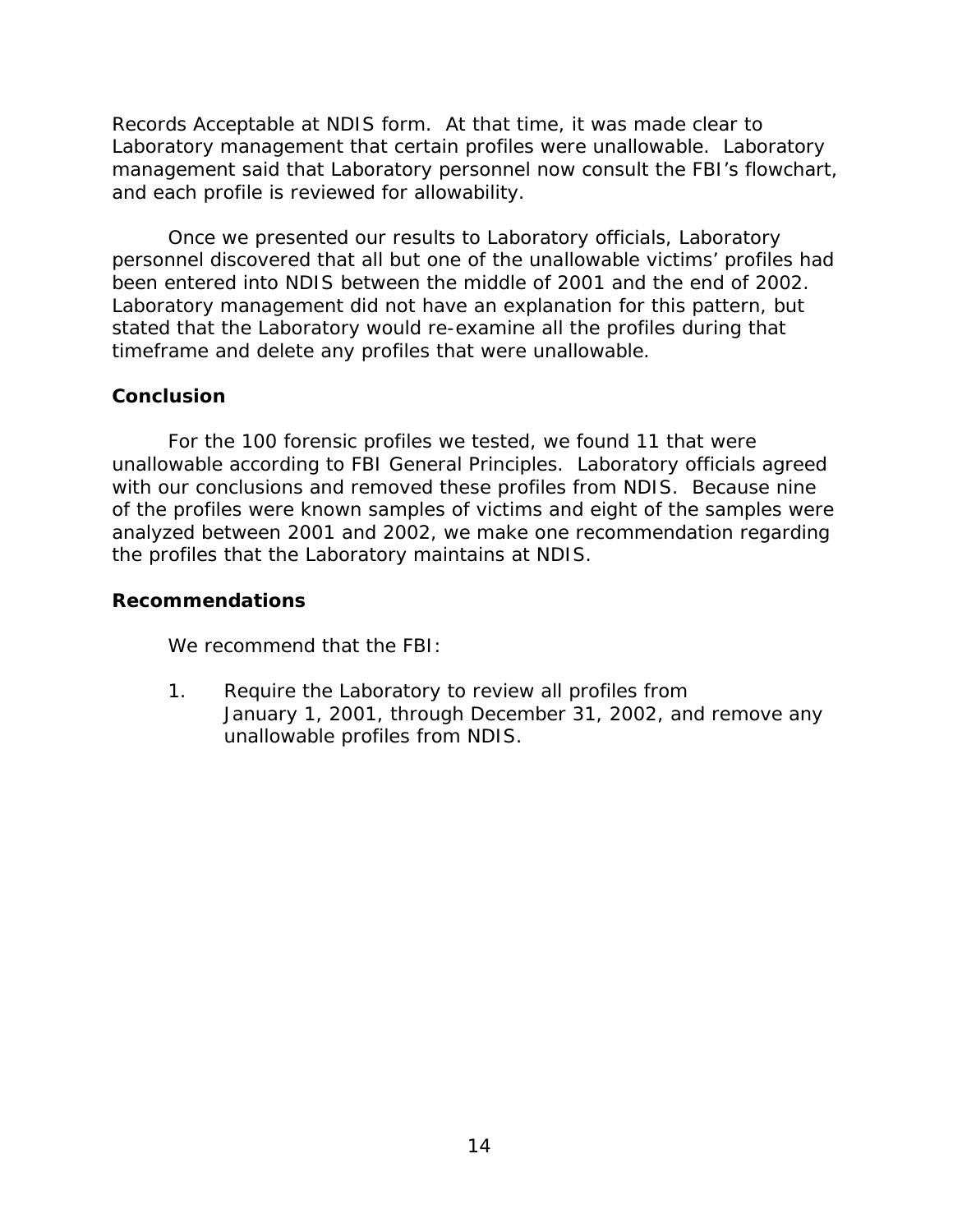# **OBJECTIVES, SCOPE, AND METHODOLOGY**

We conducted this performance audit in accordance with generally accepted government auditing standards. Those standards require that we plan and perform the audit to obtain sufficient, appropriate evidence to provide a reasonable basis for our findings and conclusions based on our audit objectives. We believe that the evidence obtained provides a reasonable basis for our findings and conclusions based on our audit objectives.

Our audit generally covered the period from July 2008 through June 2010. The objectives of the audit were to determine if the: (1) Laboratory was in compliance with the NDIS participation requirements; (2) Laboratory was in compliance with the Quality Assurance Standards (QAS) issued by the FBI; and (3) Laboratory's forensic DNA profiles in CODIS databases were complete, accurate, and allowable for inclusion in NDIS. To accomplish the objectives of the audit, we:

• Examined internal and external Laboratory review reports and supporting documentation for corrective action taken, if any, to determine: (a) if the Laboratory complied with the QAS, (b) whether repeat findings were identified, and (c) whether recommendations were adequately resolved.<sup>12</sup>

In accordance with the QAS, the internal and external laboratory review procedures are to address, at a minimum, a laboratory's quality assurance program, organization and management, personnel qualifications, facilities, evidence control, validation of methods and procedures, analytical procedures, calibration and maintenance of instruments and equipment, proficiency testing of analysts, corrective action for discrepancies and errors, review of case files, reports, safety, and previous audits. The QAS require that internal and external reviews be performed by personnel who have successfully completed the FBI's training course for conducting such reviews.

<span id="page-18-0"></span> $12$  The QAS require that laboratories undergo annual audits. Every other year, the QAS requires that the audit be performed by an external agency that performs DNA identification analysis and is independent of the laboratory being reviewed. These audits are not required by the QAS to be performed in accordance with the *Government Auditing Standards* (GAS) and are not performed by the Department of Justice Office of the Inspector General. Therefore, we will refer to the QAS audits as reviews (either an internal laboratory review or an external laboratory review, as applicable) to avoid confusion with our audits that are conducted in accordance with GAS.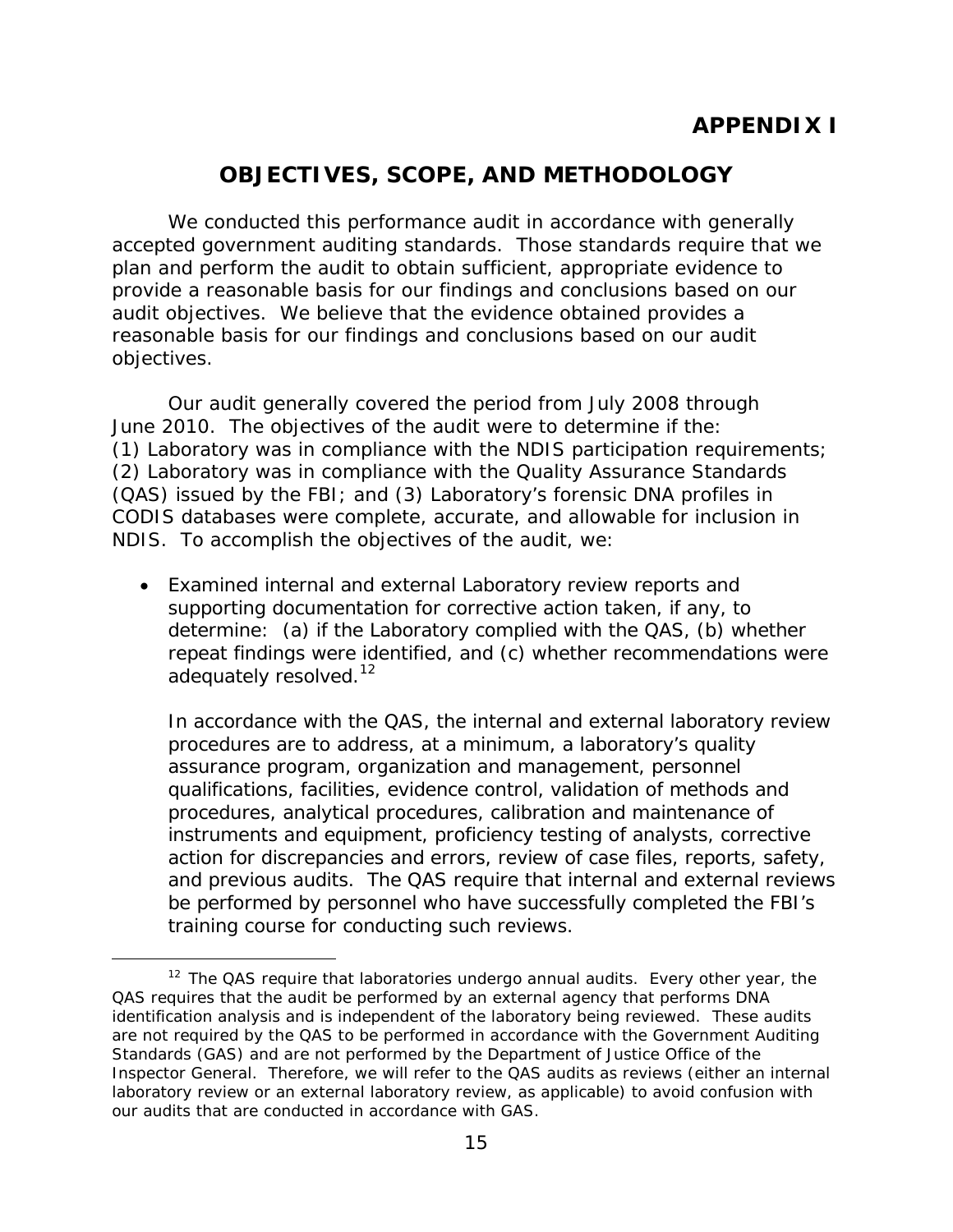As permitted by GAS 7.42 (2007 revision), we generally relied on the results of the Laboratory's external laboratory reviews to determine if the Laboratory complied with the  $QAS$ .<sup>[13](#page-19-0)</sup> In order to rely on the work of non-auditors, GAS requires that we perform procedures to obtain sufficient evidence that the work can be relied upon. Therefore, we: (1) obtained evidence concerning the qualifications and independence of the individuals who conducted the review and (2) determined that the scope, quality, and timing of the audit work performed was adequate for reliance in the context of the current audit objectives by reviewing the evaluation procedure guide and resultant findings to understand the methods and significant assumptions used by the individuals conducting the reviews. Based on this work, we determined that we could rely on the results of the Laboratory's external laboratory review.

- Interviewed Laboratory officials to identify management controls, Laboratory operational policies and procedures, Laboratory certifications or accreditations, and analytical information related to DNA profiles.
- Toured the Laboratory to observe facility security measures as well as the procedures and controls related to the receipt, processing, analyzing, and storage of forensic evidence DNA samples.
- Reviewed the Laboratory's written policies and procedures related to conducting internal reviews, resolving review findings, expunging DNA profiles from NDIS, and resolving matches among DNA profiles in NDIS.
- Reviewed supporting documentation for 5 of 28 NDIS matches to determine whether they were resolved in a timely manner. The Laboratory provided the universe of NDIS matches as of August 4, 2010. The sample was judgmentally selected to include both case-to-case and case-to-offender matches. This non-statistical sample does not allow projection of the test results to all matches.
- Reviewed the case files for selected forensic DNA profiles to determine if the profiles were developed in accordance with the Forensic QAS and were complete, accurate, and allowable for inclusion in NDIS.

<span id="page-19-0"></span><sup>&</sup>lt;sup>13</sup> We also considered the results of the Laboratory's internal laboratory review, but could not rely on it because it was not performed by personnel independent of the Laboratory. Further, as noted in Appendix II, we performed audit testing to verify Laboratory compliance with specific Quality Assurance Standards that have a substantial effect on the integrity of the DNA profiles uploaded to NDIS.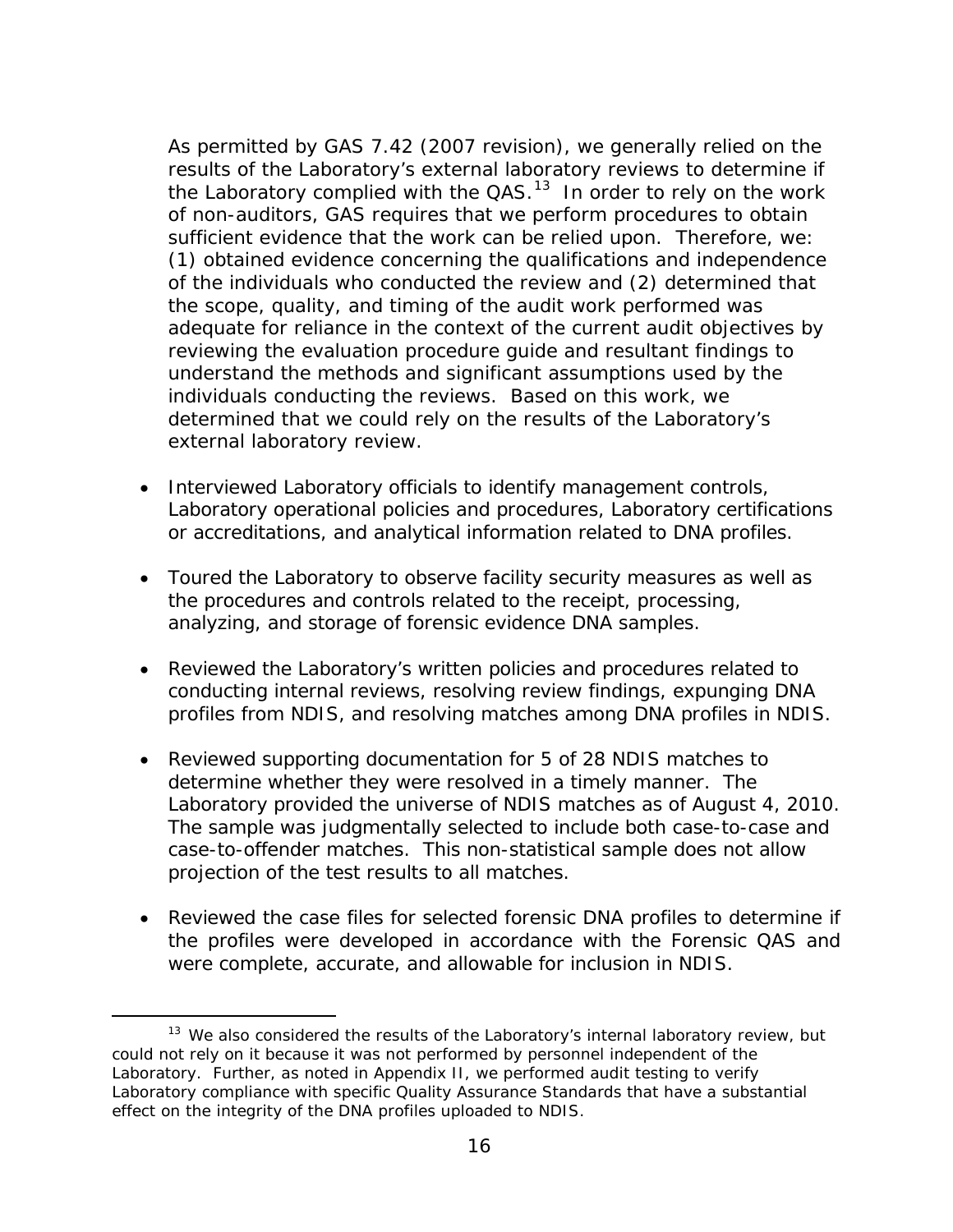We were unable to obtain the forensic profile information directly from NDIS because of the large number of profiles involved, and because FBI management controls at the NDIS level prohibit the dissemination of information in an electronic format. Therefore, working in conjunction with the contractor used by the FBI to maintain NDIS and the CODIS software, the Laboratory provided us with an electronic file identifying the 1,816 STR forensic profiles the Laboratory reported it had uploaded to NDIS as of July 27, 2010. We attempted to verify that the total number of the Laboratory's profiles in LDIS that were designated as processed by NDIS agreed with the total number of the Laboratory's forensic profiles in NDIS as of the same date. When we contacted the FBI to verify the number of profiles, the FBI was able to confirm that on September 13, 2010, there were 1,802 profiles in NDIS. Since the total number of profiles was 14 profiles apart, we conducted additional analysis to reconcile the 1,816 profiles reported by the Laboratory and the 1,802 profiles reported by the FBI. We determined that 1 profile was deleted on August 26, 2010, 12 profiles were deleted on September 1, 2010, and 1 profile was unmarked in NDIS in 2006 because it violated one of the FBI's eight general principles for allowability in NDIS. $^{14}$  $^{14}$  $^{14}$ 

Based on this reconciliation, we considered this universe of LDIS profiles to be representative of the Laboratory's profiles contained in NDIS. We limited our review to a sample of 100 profiles. This sample size was determined judgmentally because preliminary audit work determined that risk was not unacceptably high.

Using the judgmentally-determined sample size, we randomly selected a representative sample of labels associated with specific profiles in our universe to reduce the effect of any patterns in the list of profiles provided to us. However, since the sample size was judgmentally determined, the results obtained from testing this limited sample of profiles may not be projected to the universe of profiles from which the sample was selected.

The objectives of our audit concerned the Laboratory's compliance with required standards and the related internal controls. Accordingly, we did not attach a separate statement on compliance with laws and regulations or a statement on internal controls to this report. See Appendix II for detailed information on our audit criteria.

<span id="page-20-0"></span> <sup>14</sup> Unmarked means the profile is not searched in NDIS or SDIS but remains searchable in LDIS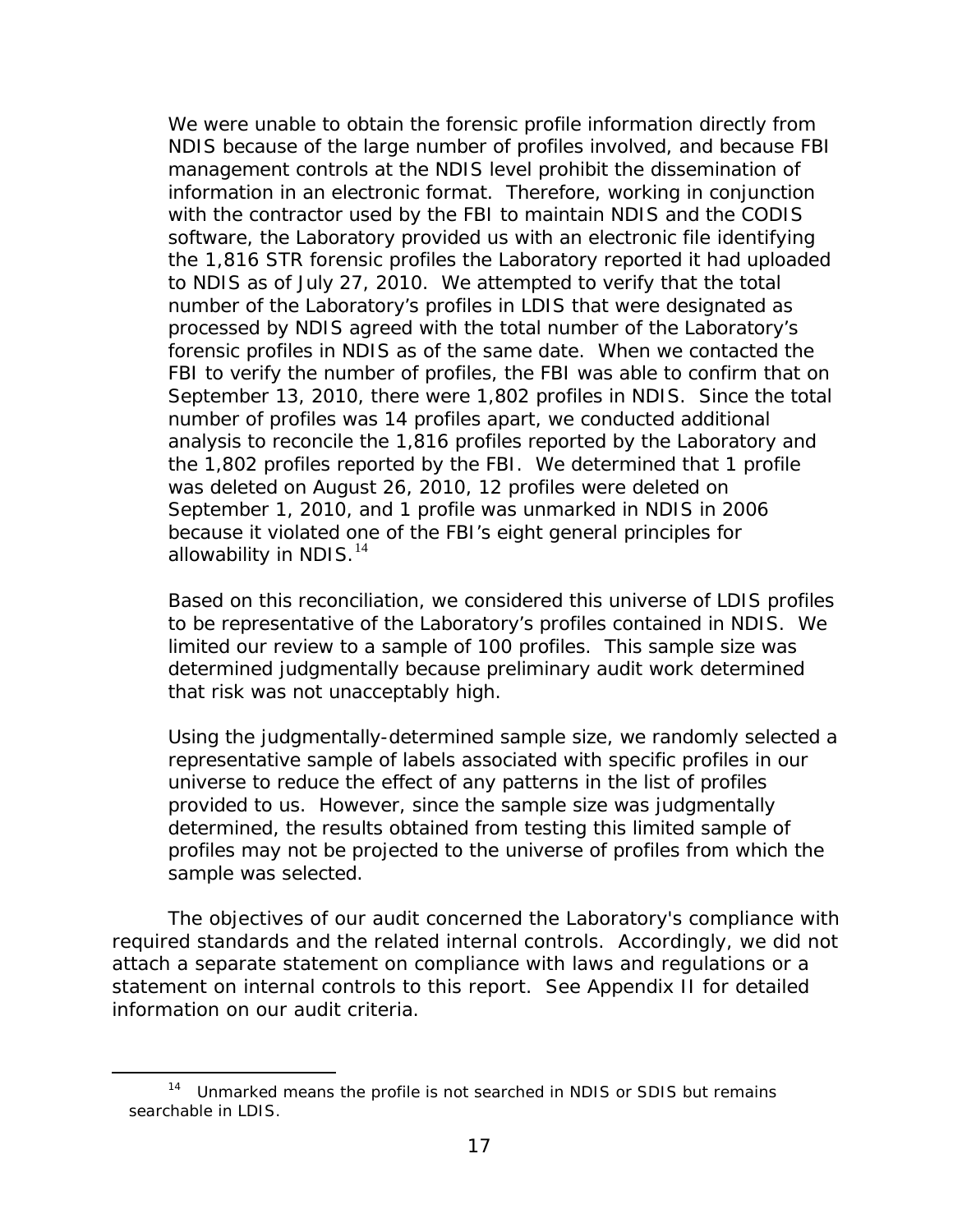# **AUDIT CRITERIA**

In conducting our audit, we considered the NDIS participation requirements and the Quality Assurance Standards (QAS). However, we did not test for compliance with elements that were not applicable to the Laboratory. In addition, we established standards to test the completeness and accuracy of DNA profiles as well as the timely notification of DNA profile matches to law enforcement.

## **NDIS Participation Requirements**

The NDIS participation requirements, which consist of the Memorandum of Understanding (MOU) and the NDIS operational procedures, establish the responsibilities and obligations of laboratories that participate in NDIS. The MOU requires that NDIS participants comply with federal legislation and the QAS, as well as NDIS-specific requirements accompanying the MOU in the form of appendices. We focused our audit on specific sections of the following NDIS operational procedures.

- DNA Data Acceptance Standards
- DNA Data Accepted at NDIS
- Quality Assurance Standards (QAS) Audits
- NDIS DNA Autosearches
- Confirm an Interstate Candidate Match
- General Responsibilities
- Initiate and Maintain a Laboratory's Participation in NDIS
- Security Requirements
- CODIS Users
- CODIS Administrator Responsibilities
- Access to, and Disclosure of, DNA Records and Samples
- Upload of DNA Records
- Expunge a DNA Record

## **Quality Assurance Standards**

The FBI issued two sets of Quality Assurance Standards (QAS): (1) QAS for Forensic DNA Testing Laboratories, effective July 1, 2009 (Forensic QAS) and (2) QAS for DNA Databasing Laboratories, effective July 1, 2009 (Offender QAS). The Forensic QAS and the Offender QAS describe the quality assurance requirements that the Laboratory should follow to ensure the quality and integrity of the data it produces.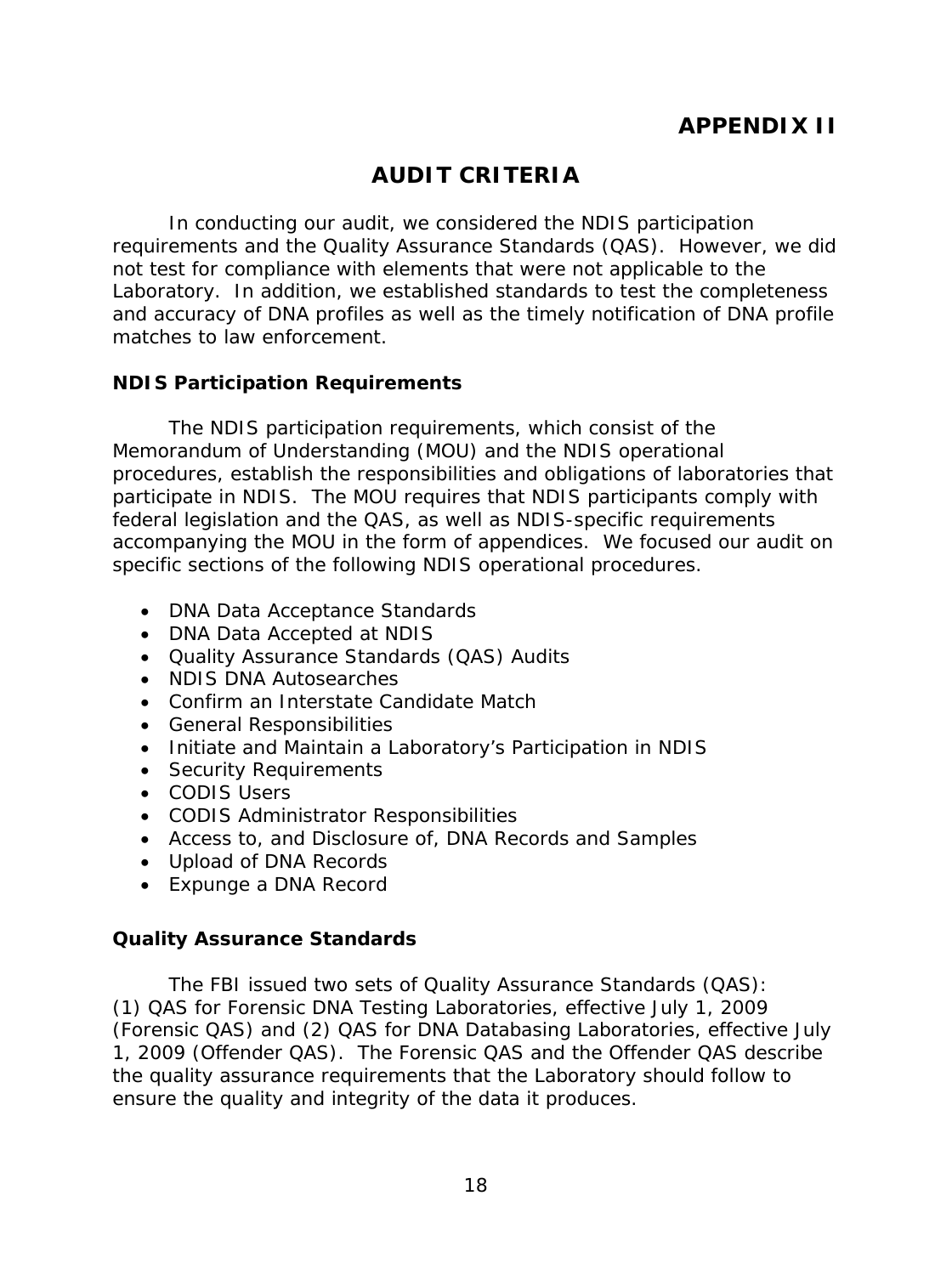For our audit, we generally relied on the reported results of the Laboratory's most recent annual external review to determine if the Laboratory was in compliance with the QAS. Additionally, we performed audit work to verify that the Laboratory was in compliance with the QAS listed below because they have a substantial effect on the integrity of the DNA profiles uploaded to NDIS.

- Facilities (Forensic QAS and Offender QAS 6.1): The laboratory shall have a facility that is designed to ensure the integrity of the analyses and the evidence.
- Evidence Control (Forensic QAS 7.1): The laboratory shall have and follow a documented evidence control system to ensure the integrity of physical evidence. Where possible, the laboratory shall retain or return a portion of the evidence sample or extract.
- Sample Control (Offender QAS 7.1): The laboratory shall have and follow a documented evidence base control system to ensure the integrity of database and physical evidence.
- Analytical Procedures (Forensic QAS and Offender QAS 9.5): The laboratory shall monitor the analytical procedures using [appropriate] controls and standards.
- Review (Forensic QAS 12.1): The laboratory shall conduct administrative and technical reviews of all case files and reports to ensure conclusions and supporting data are reasonable and within the constraints of scientific knowledge.

(Offender QAS Standard 12.1): The laboratory shall have and follow written procedures for reviewing DNA records and DNA database information, including the resolution of database matches.

• [Reviews] (Forensic QAS and Offender QAS 15.1 and 15.2): The laboratory shall be audited annually in accordance with [the QAS]. The annual audits shall occur every calendar year and shall be at least 6 months and no more than 18 months apart.

At least once every 2 years, an external audit shall be conducted by an audit team comprised of qualified auditors from a second agency(ies) and having at least one team member who is or has been previously qualified in the laboratory's current DNA technologies and platform.

• Outsourcing (Forensic QAS and Offender QAS Standard 17.1): A vendor laboratory performing forensic and database DNA analysis shall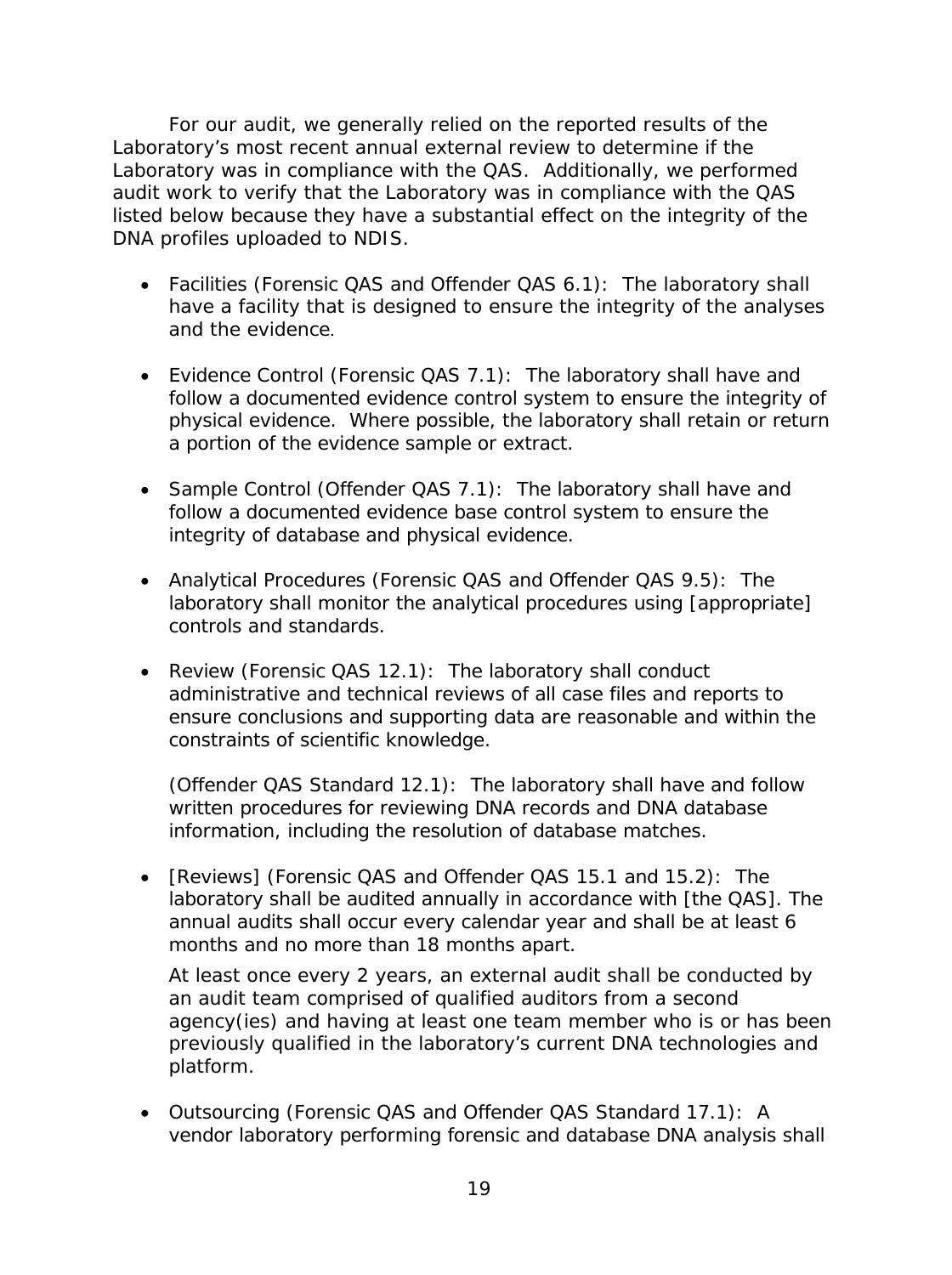comply with these Standards and the accreditation requirements of federal law.

Forensic QAS 17.4: An NDIS participating laboratory shall have and follow a procedure to verify the integrity of the DNA data received through the performance of the technical review of DNA data from a vendor laboratory.

Offender QAS Standard 17.4: An NDIS participating laboratory shall have, follow, and document appropriate quality assurance procedures to verify the integrity of the data received from the vendor laboratory including, but not limited to, the following: Random reanalysis of database, Known or casework reference samples; Inclusion of QC samples; Performance of an on-site visit by an NDIS participating laboratory or multi-laboratory system outsourcing DNA sample(s) to a vendor laboratory or accepting ownership of DNA data from a vendor laboratory.

## **Office of the Inspector General Standards**

We established standards to test the completeness and accuracy of DNA profiles as well as the timely notification of law enforcement when DNA profile matches occur in NDIS. Our standards are listed below.

- Completeness of DNA Profiles: A profile must include each value returned at each locus for which the analyst obtained results. Our rationale for this standard is that the probability of a false match among DNA profiles is reduced as the number of loci included in a profile increases. A false match would require the unnecessary use of laboratory resources to refute the match.
- Accuracy of DNA Profiles: The values at each locus of a profile must match those identified during analysis. Our rationale for this standard is that inaccurate profiles may: (1) preclude DNA profiles from being matched and, therefore, the potential to link convicted offenders to a crime or to link previously unrelated crimes to each other may be lost; or (2) result in a false match that would require the unnecessary use of laboratory resources to refute the match.
- Timely Notification of Law Enforcement When DNA Profile Matches Occur in NDIS: Laboratories should notify law enforcement personnel of NDIS matches within 2 weeks of the match confirmation date, unless there are extenuating circumstances. Our rationale for this standard is that untimely notification of law enforcement personnel may result in the suspected perpetrator committing additional, and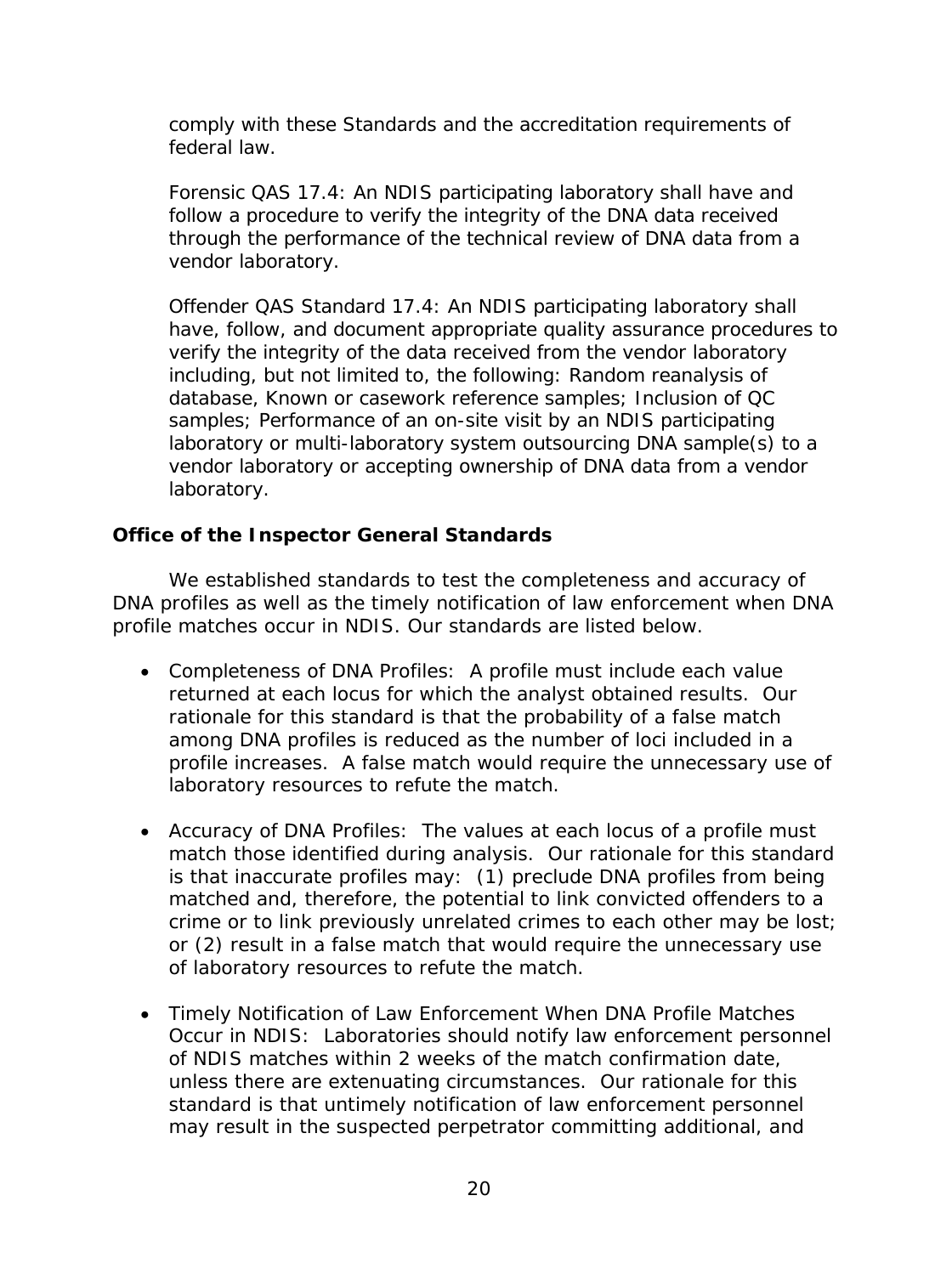possibly more egregious, crimes if the individual is not deceased or already incarcerated for the commission of other crimes.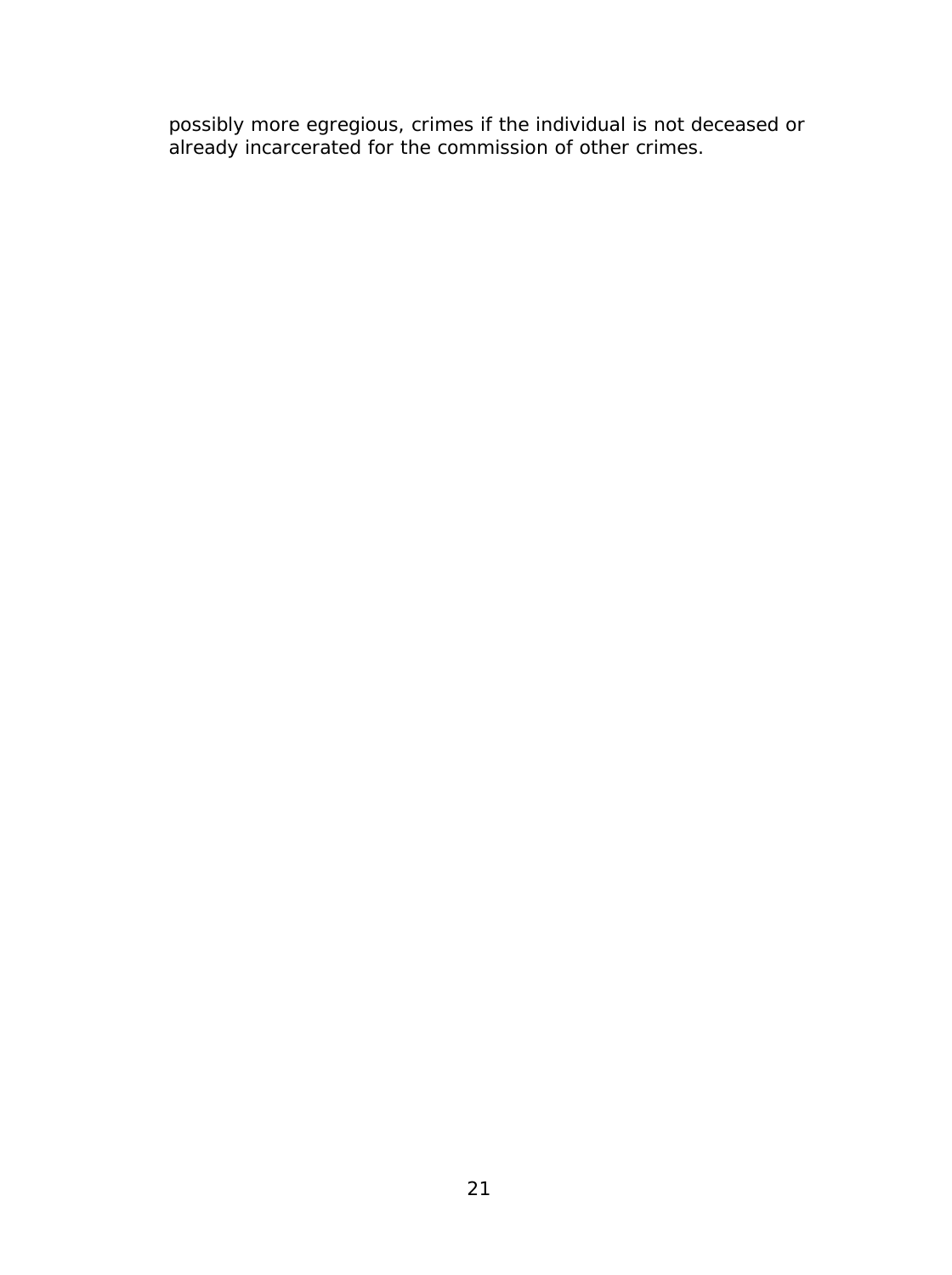# **APPENDIX III**



## **BEXAR COUNTY**

**CRIMINAL INVESTIGATION LABORATORY**



7337 Louis Pasteur San Antonio, Texas 78229-4565 (210) 335-4102 FAX (210) 335-4101

October 28, 2010

Mr. David Sheeren Regional Audit Manager U.S. Department of Justice Office of the Inspector General Denver Regional Audit Office Denver, Colorado 80203

Mr. Sheeren,

The Bexar County Crime Laboratory accepts the findings of this audit. It is our intention to follow the recommendation in the finding section "Suitability of Forensic Profiles CODIS Databases" and review all profiles from January 1, 2001, through December 31, 2002, and remove any unallowable profiles from NDIS.

For the purpose of clarification, we recommend the following changes for your consideration.

- The Bexar County Crime Laboratory does not receive, process, analyze and/or store convicted offender samples (page 23 of 29, third paragraph...page 16 of the actual audit).
- Though the Bexar County Crime laboratory is not an "Offender" data basing laboratory, "Offender" Quality Assurance Standards are included in the Audit Criteria (Appendix II). This may be confusing to the general public.
- The report states, "Our audit generally covered the period from July 2008 until June 2010," (page 6). It would seem more appropriate to state 1998 to 2010 since the Laboratory was asked to provide all documentation / case files going back to the beginning of CODIS entry.
- The report states, "laboratory that is currently part of the Community Investment Department of Bexar County," (page 6). This should be "Community Resources Department."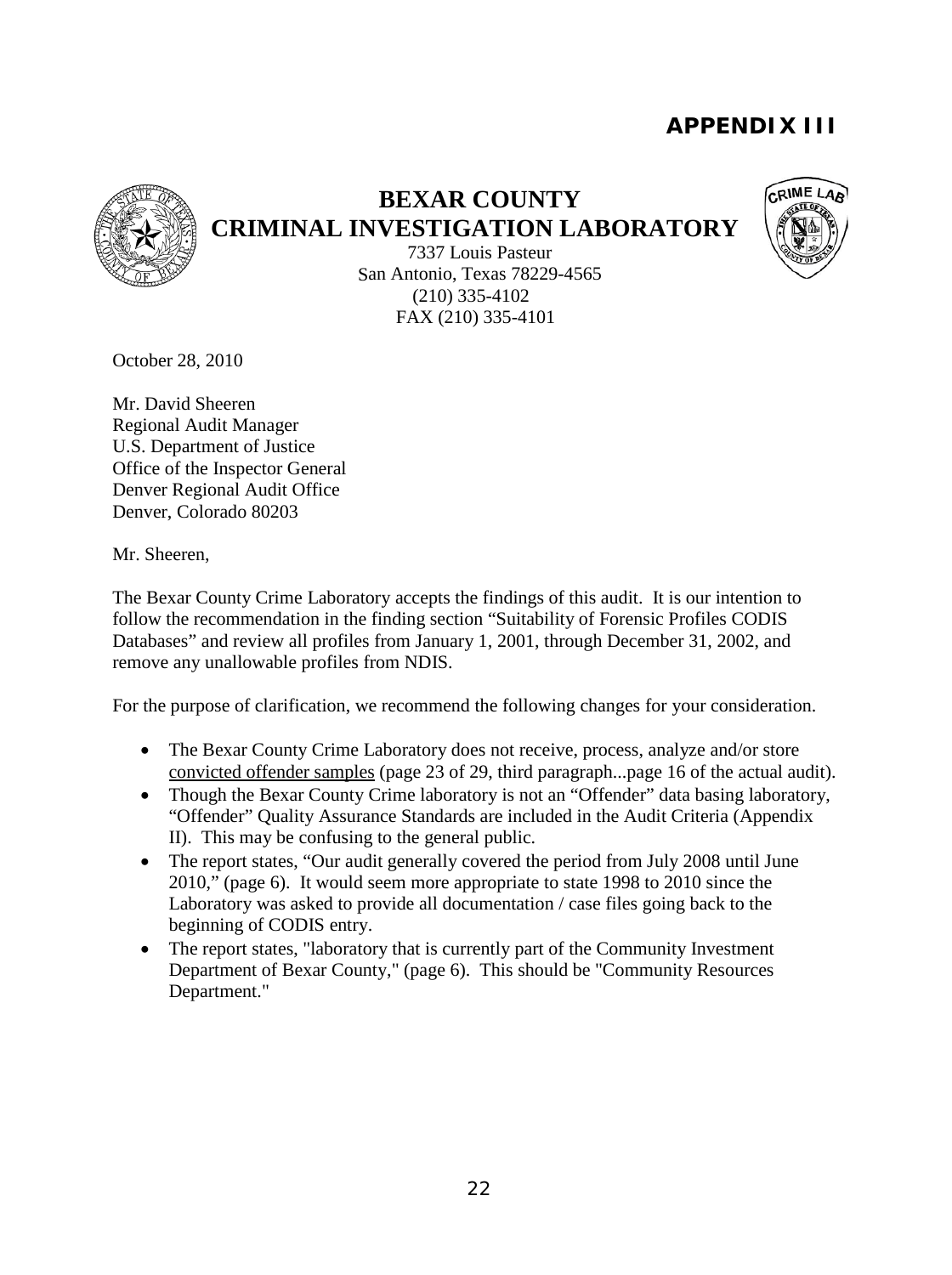Thank you for the opportunity to respond to the audit findings. If you have any further question, I may be contacted at 210-335-4100.

Sincerely,

Timothy C. Fallon Crime Laboratory Director Bexar County Criminal Investigation Laboratory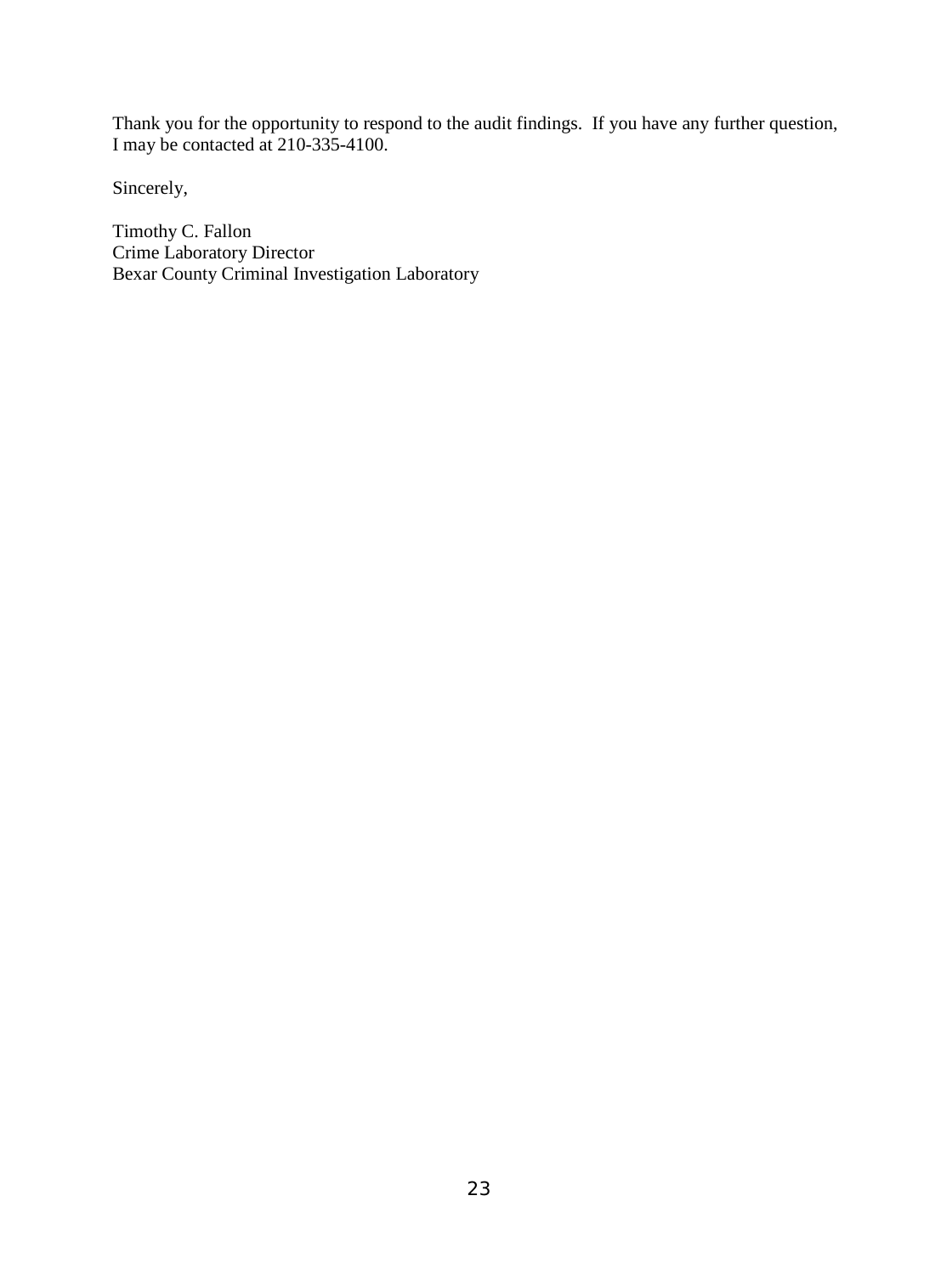# **APPENDIX IV**

U.S. Department of Justice

Federal Bureau of Investigation

Washington, D. C. 20535-0001

November 2, 2010

Mr. David M. Sheeren Regional Audit Manager Denver Regional Audit Office Office of the Inspector General 1120 Lincoln, Suite 1500 Denver, CO 80203

Dear Mr. Sheeren:

Your memorandum to Director Mueller forwarding the draft report of the audit conducted at the Bexar County Criminal Investigation Laboratory San Antonio (Laboratory) has been referred to me for response.

\_\_\_\_\_\_\_\_\_\_\_\_\_\_\_\_\_\_\_\_\_\_\_\_\_\_\_\_\_\_\_\_\_\_\_\_\_\_\_\_\_\_\_\_\_\_\_\_\_\_\_\_\_\_\_\_\_\_\_\_\_\_\_\_\_\_\_\_\_\_\_\_\_\_\_\_\_\_\_\_\_\_\_\_\_\_\_\_\_\_\_\_

Your draft report contained one recommendation relating to the Laboratory's compliance with the FBI's Memorandum of Understanding and *Quality Assurance Standards/or DNA Testing Laboratories.* The CODIS Unit has reviewed the draft audit report and offers the following comment.

With respect to recommendation one relating to the review of forensic profiles to ensure the allowability of those profiles uploaded to NDIS from January 1, 2001 through December 31, 2002, the Laboratory anticipates that its review will be completed by August 30, 2011. The CODIS Unit will monitor the Laboratory's progress in completing this task.

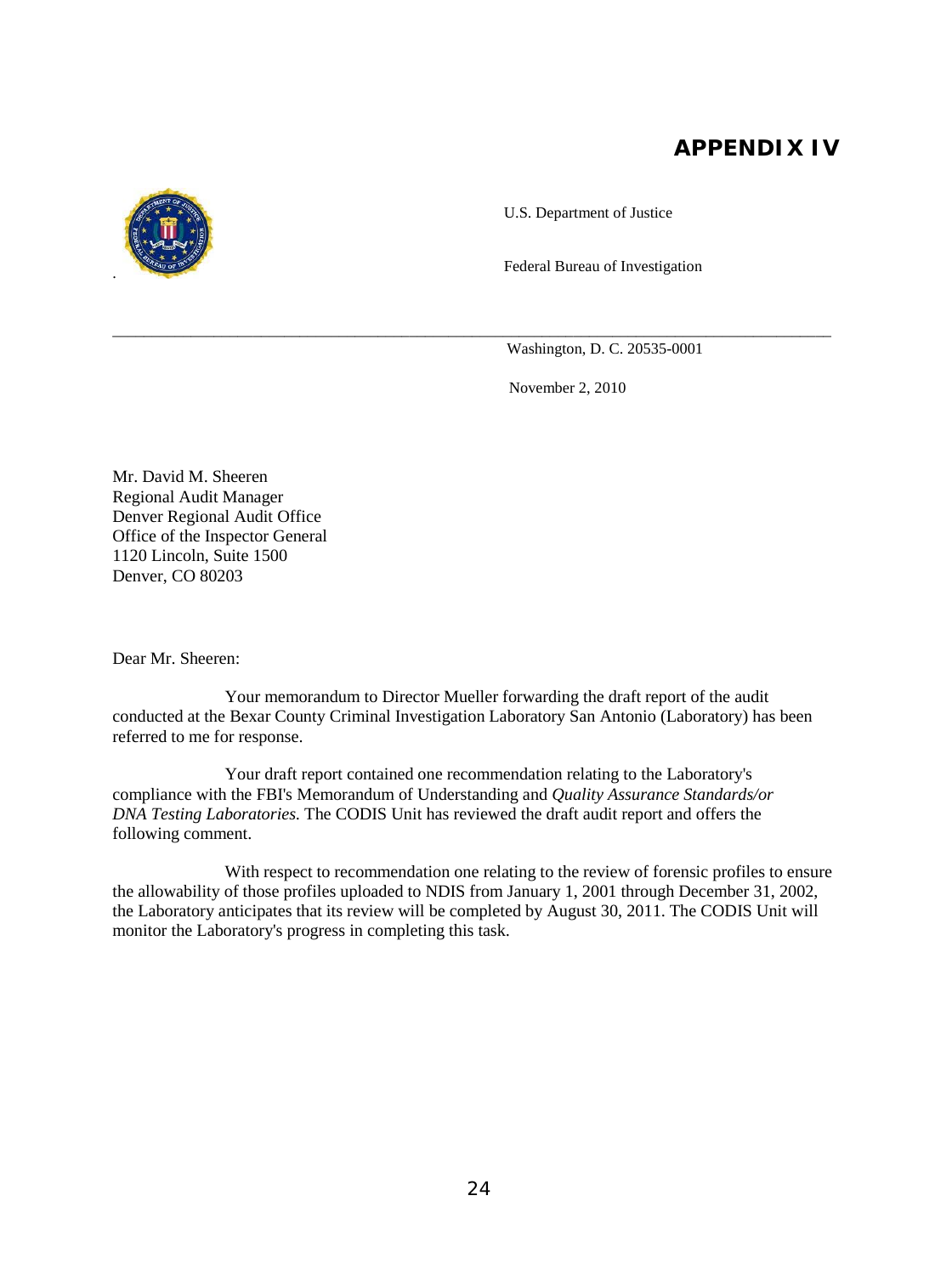Thank you for sharing the draft audit report with us. If you have any questions, please feel free to contact Jennifer C. Luttman, Chief of the CODIS Unit, at (703) 632-8315.

Sincerely,

Alice R. Isenberg, Ph.D Section Chief Biometrics Analysis Section FBI Laboratory